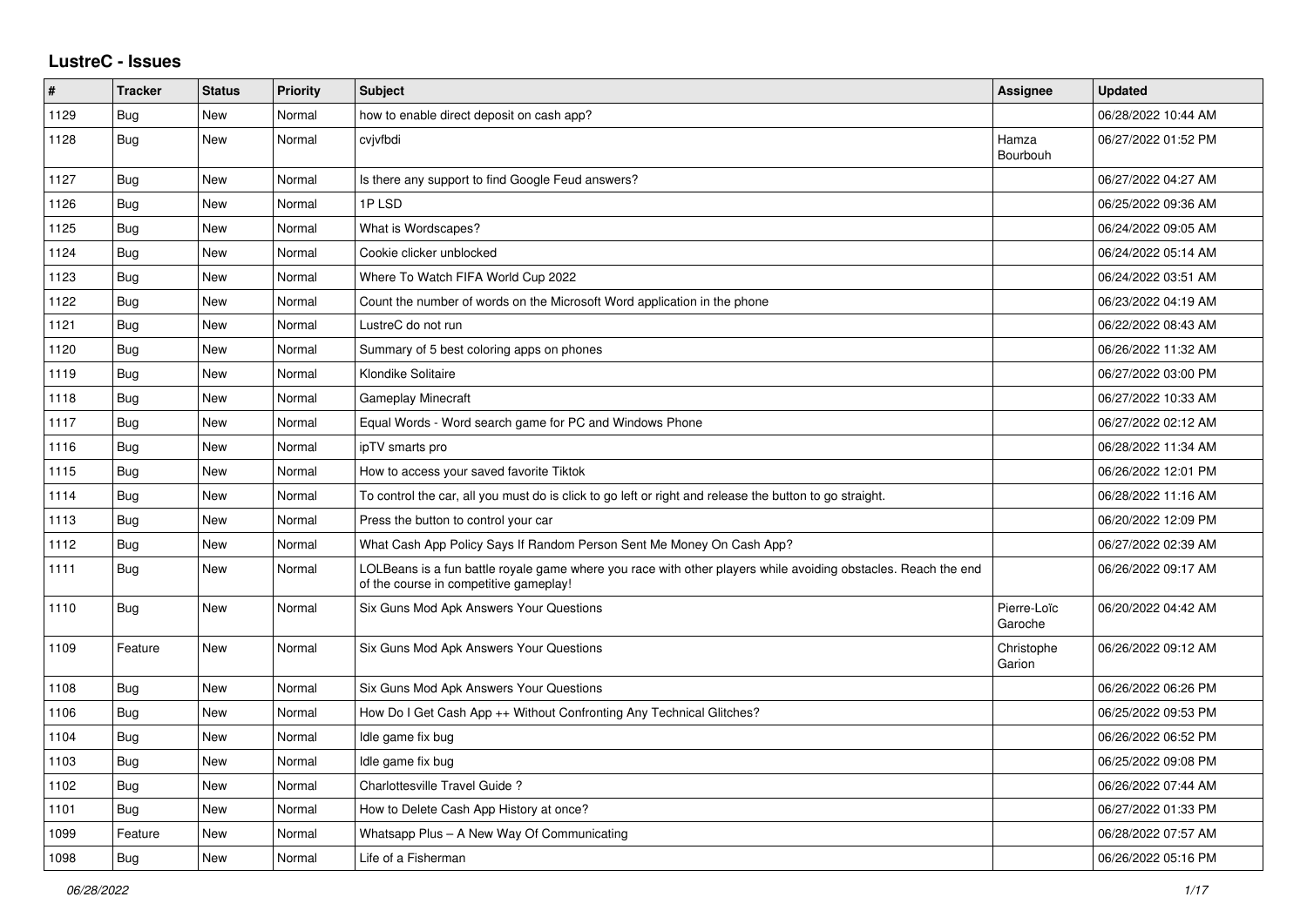| $\sharp$ | <b>Tracker</b> | <b>Status</b> | <b>Priority</b> | <b>Subject</b>                                              | Assignee               | <b>Updated</b>      |
|----------|----------------|---------------|-----------------|-------------------------------------------------------------|------------------------|---------------------|
| 1097     | <b>Bug</b>     | New           | Normal          | Race and experience new life.                               |                        | 06/26/2022 04:22 PM |
| 1096     | Bug            | New           | Normal          | Race and experience new life.                               |                        | 06/26/2022 06:07 PM |
| 1094     | <b>Bug</b>     | New           | Normal          | What time does direct deposit hit Cash App?                 |                        | 06/14/2022 03:27 PM |
| 1093     | <b>Bug</b>     | New           | Normal          | Uniswap Exchange                                            | Christophe<br>Garion   | 06/14/2022 11:55 AM |
| 1092     | <b>Bug</b>     | New           | Normal          | Ellison Estate Vineyard                                     |                        | 06/20/2022 12:03 PM |
| 1091     | Bug            | New           | Normal          | Find family fun indoors and outdoors in the Jungfrau Region |                        | 06/14/2022 09:33 AM |
| 1090     | <b>Bug</b>     | New           | Normal          | Pay Someone To Do My Assignment                             |                        | 06/11/2022 03:15 PM |
| 1089     | <b>Bug</b>     | New           | Normal          | Pay Someone To Do My Assignment                             |                        | 06/15/2022 04:44 AM |
| 1088     | <b>Bug</b>     | New           | Normal          | Health And Fitness Tips 2022                                | Pierre-Loïc<br>Garoche | 06/20/2022 06:42 AM |
| 1087     | Bug            | <b>New</b>    | Normal          | How do new writers start out?                               |                        | 06/10/2022 03:25 PM |
| 1085     | Feature        | New           | Normal          | dcvghdcc asgdvgd dveduqwv ajdhvwd                           |                        | 06/09/2022 03:46 PM |
| 1084     | <b>Bug</b>     | New           | Normal          | <b>Trippie Redd</b>                                         |                        | 06/11/2022 09:05 AM |
| 1083     | Bug            | New           | Normal          | coin base review                                            |                        | 06/11/2022 09:13 AM |
| 1082     | <b>Bug</b>     | New           | Normal          | Reset chime bank password without phone number              |                        | 06/15/2022 11:56 AM |
| 1081     | Feature        | <b>New</b>    | Normal          | drift boss- the best driftitng game                         |                        | 06/15/2022 05:56 AM |
| 1080     | Bug            | New           | Normal          | How to use Math Wallet   Nexo wallet   CoinTiger Exchange   |                        | 06/15/2022 11:56 AM |
| 1079     | <b>Bug</b>     | New           | Normal          | How to get cheap psychology assignment?                     |                        | 06/15/2022 06:00 AM |
| 1078     | Bug            | New           | Normal          | What Bank Is Cash App On Plaid? Find Clarity And Assistance |                        | 06/15/2022 11:56 AM |
| 1077     | <b>Bug</b>     | New           | Normal          | Les excellentes façons d'utiliser ces images                |                        | 06/28/2022 05:32 AM |
| 1076     | Bug            | New           | Normal          | DedicatedHosting4u                                          |                        | 06/11/2022 09:15 AM |
| 1074     | Bug            | New           | Normal          | Dissertation writing help at economical rates!              | Christophe<br>Garion   | 06/06/2022 04:48 PM |
| 1073     | <b>Bug</b>     | New           | Normal          | <b>Cricut Design Space</b>                                  |                        | 06/07/2022 09:34 PM |
| 1072     | <b>Bug</b>     | <b>New</b>    | Normal          | ij.start canon                                              |                        | 06/21/2022 06:56 PM |
| 1071     | <b>Bug</b>     | New           | Normal          | Cinema HD Review - Cinemahdv2.net                           |                        | 06/21/2022 06:54 PM |
| 1070     | Feature        | New           | Normal          | <b>Tableau Consulting Expertise</b>                         |                        | 06/09/2022 11:50 AM |
| 1069     | Bug            | New           | Normal          | how to get cash app support phone number 24*7 available     |                        | 06/21/2022 08:36 PM |
| 1068     | <b>Bug</b>     | New           | Normal          | 123.hp.com/laserjet                                         |                        | 05/31/2022 12:22 PM |
| 1067     | Bug            | New           | Normal          | Cricut.com/setup                                            |                        | 05/31/2022 12:19 PM |
| 1065     | <b>Bug</b>     | New           | Normal          | The top foreign language training game in 2022              |                        | 06/07/2022 04:05 AM |
| 1064     | Bug            | New           | Normal          | How to delete Cash App history?                             | Pierre-Loïc<br>Garoche | 06/11/2022 10:29 AM |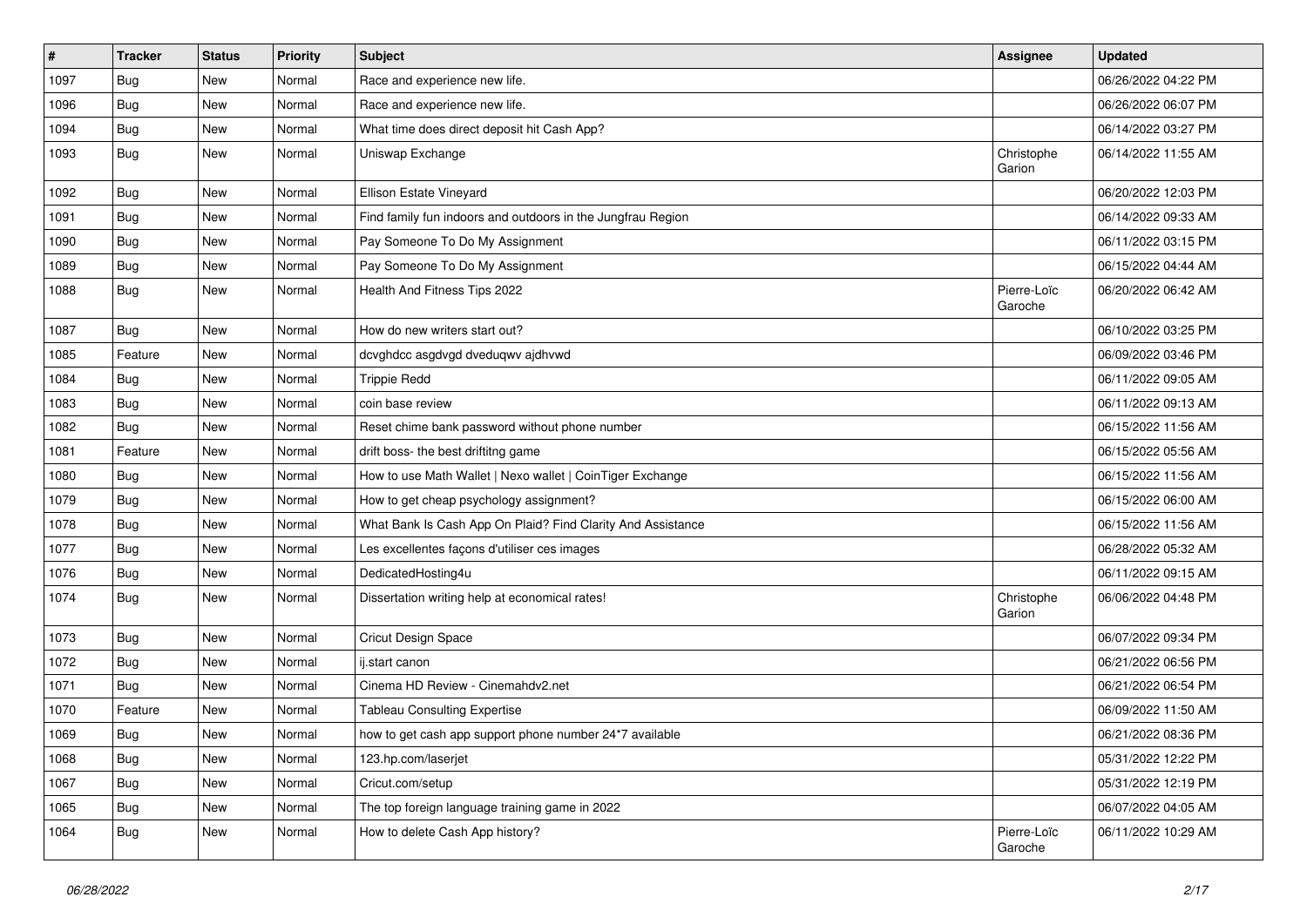| $\vert$ # | <b>Tracker</b> | <b>Status</b> | <b>Priority</b> | <b>Subject</b>                                                           | Assignee               | <b>Updated</b>      |
|-----------|----------------|---------------|-----------------|--------------------------------------------------------------------------|------------------------|---------------------|
| 1063      | <b>Bug</b>     | New           | Normal          | 123.hp.com/laserjet                                                      |                        | 05/28/2022 12:27 PM |
| 1062      | Bug            | <b>New</b>    | Normal          | Cricut.com/setup                                                         |                        | 05/28/2022 12:26 PM |
| 1061      | Bug            | New           | Normal          | Cricut.com/setup                                                         |                        | 05/28/2022 12:24 PM |
| 1060      | Bug            | New           | Normal          | How to Use Panda Helper to Speed Up Your iOS                             |                        | 05/28/2022 09:12 AM |
| 1059      | Bug            | <b>New</b>    | Normal          | 123.hp.com/laserjet                                                      |                        | 05/28/2022 08:29 AM |
| 1058      | <b>Bug</b>     | New           | Normal          | Cricut.com/setup                                                         |                        | 05/28/2022 08:28 AM |
| 1057      | Bug            | New           | Normal          | <b>CCPlay Education Edition APK</b>                                      |                        | 06/07/2022 04:07 AM |
| 1056      | Feature        | New           | Normal          | Online Class Issues                                                      |                        | 05/28/2022 12:44 AM |
| 1055      | Bug            | New           | Normal          | seo apk                                                                  | Pierre-Loïc<br>Garoche | 05/27/2022 06:23 AM |
| 1054      | Bug            | <b>New</b>    | Normal          | Apkmodule                                                                | Pierre-Loïc<br>Garoche | 05/26/2022 03:37 PM |
| 1053      | Bug            | <b>New</b>    | Normal          | Game Geometry Dash                                                       |                        | 05/26/2022 11:30 AM |
| 1052      | Bug            | New           | Normal          | Build Now GG is a new battle royale game.                                |                        | 05/26/2022 04:24 AM |
| 1051      | Bug            | New           | Normal          | Dental Supplies USA                                                      |                        | 06/11/2022 09:20 PM |
| 1050      | Feature        | <b>New</b>    | Normal          | Best Smart Phone Repair in Delhi                                         |                        | 05/25/2022 10:33 AM |
| 1049      | Feature        | New           | Normal          | IT Software Company In Delhi                                             |                        | 05/27/2022 05:24 AM |
| 1048      | <b>Bug</b>     | New           | Normal          | So zeigen Sie ein Instagram-Profilbild an und vergrößern es              |                        | 05/25/2022 06:56 AM |
| 1047      | Bug            | New           | Normal          | Opensea                                                                  | Corentin<br>Lauverjat  | 05/24/2022 02:32 PM |
| 1046      | Bug            | <b>New</b>    | Normal          | 123.hp.com/laserjet                                                      |                        | 05/24/2022 10:46 AM |
| 1045      | <b>Bug</b>     | New           | Normal          | Cricut.com/setup                                                         |                        | 05/24/2022 10:45 AM |
| 1044      | Bug            | New           | Normal          | Can I Disapprove If Random Person Sent Me Money On Cash App?             |                        | 05/26/2022 03:51 PM |
| 1043      | <b>Bug</b>     | New           | Normal          | What Is The Right Way To Troubleshoot Cash App Transfer Failed Problems? |                        | 05/25/2022 01:16 PM |
| 1042      | Bug            | <b>New</b>    | Normal          | How to set up direct deposit on cash app?                                |                        | 05/25/2022 01:17 PM |
| 1041      | Bug            | New           | Normal          | Count words in Word on the computer                                      |                        | 05/27/2022 02:16 PM |
| 1040      | <b>Bug</b>     | New           | Normal          | thabet                                                                   |                        | 05/19/2022 08:05 PM |
| 1039      | Bug            | New           | Normal          | How to Get Tickmill Bonuses for Free                                     |                        | 05/26/2022 05:43 PM |
| 1038      | Bug            | New           | Normal          | How to Fix Canon Printer Offline ISsue                                   | Pierre-Loïc<br>Garoche | 05/27/2022 05:25 AM |
| 1037      | Feature        | <b>New</b>    | Normal          | 1p lsd                                                                   | Christophe<br>Garion   | 05/19/2022 05:25 AM |
| 1036      | Bug            | New           | Normal          | <b>VPS Material</b>                                                      |                        | 05/18/2022 09:34 PM |
| 1035      | <b>Bug</b>     | New           | Normal          | how to relieve spam score                                                | Pierre-Loïc<br>Garoche | 05/18/2022 11:39 AM |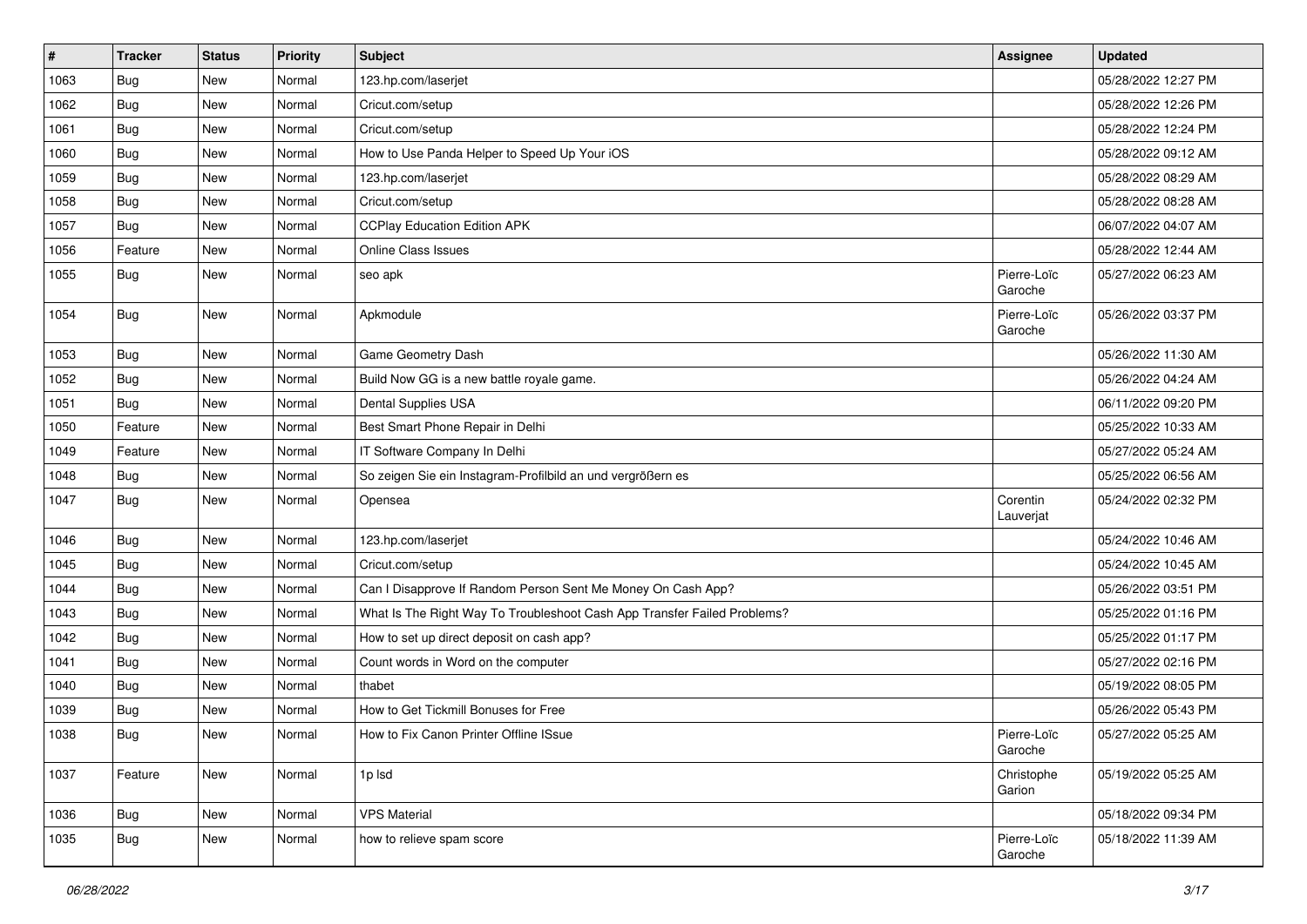| $\vert$ # | Tracker    | <b>Status</b> | <b>Priority</b> | <b>Subject</b>                                                                | Assignee               | <b>Updated</b>      |
|-----------|------------|---------------|-----------------|-------------------------------------------------------------------------------|------------------------|---------------------|
| 1034      | <b>Bug</b> | New           | Normal          | Download Teaching Feeling For Android                                         |                        | 05/20/2022 09:25 AM |
| 1033      | Bug        | <b>New</b>    | Normal          | The best slope 2 online games to play right now                               |                        | 05/17/2022 10:55 AM |
| 1032      | Bug        | New           | Normal          | How To Play The Wordle Game                                                   |                        | 05/17/2022 10:37 AM |
| 1031      | Bug        | New           | Normal          | <b>IAFT Traders Union</b>                                                     |                        | 05/16/2022 03:14 PM |
| 1030      | Bug        | <b>New</b>    | Normal          | <b>IAFT Traders Union</b>                                                     |                        | 05/16/2022 03:13 PM |
| 1029      | <b>Bug</b> | New           | Normal          | 5 Reasons Why People Love Coloring Pages?                                     |                        | 05/16/2022 11:53 AM |
| 1028      | Bug        | New           | Normal          | The Best Free Online Game to Play with Friends                                |                        | 05/16/2022 05:00 AM |
| 1027      | Bug        | New           | Normal          | Word hurdle: Viral and Fun Online Game                                        |                        | 06/25/2022 06:13 PM |
| 1026      | Bug        | <b>New</b>    | Normal          | New Puzzle Game for All Age - Dordle                                          |                        | 06/25/2022 06:17 PM |
| 1025      | Bug        | New           | Normal          | how to change the logo in wordpress                                           |                        | 06/25/2022 06:20 PM |
| 1024      | Bug        | New           | Normal          | How to choose the right broker                                                |                        | 06/25/2022 06:23 PM |
| 1023      | Bug        | New           | Normal          | Questions That Are Typically Asked About Trap The Cat                         |                        | 05/14/2022 03:51 AM |
| 1022      | Bug        | <b>New</b>    | Normal          | 123.hp.com/laserjet                                                           |                        | 05/13/2022 01:25 PM |
| 1021      | <b>Bug</b> | New           | Normal          | Cricut.com/setup                                                              |                        | 05/26/2022 12:21 AM |
| 1020      | Bug        | <b>New</b>    | Normal          | Cricut.com/setup                                                              |                        | 05/13/2022 11:14 AM |
| 1019      | Bug        | New           | Normal          | Cricut.com/setup                                                              |                        | 05/13/2022 11:13 AM |
| 1018      | Bug        | New           | Normal          | So erhalten Sie ein kostenloses Hörbuch                                       |                        | 06/28/2022 10:39 AM |
| 1017      | Feature    | <b>New</b>    | Normal          | fleeing the complex                                                           | Hamza<br>Bourbouh      | 05/13/2022 06:33 AM |
| 1016      | Bug        | <b>New</b>    | Normal          | Klondike Solitaire                                                            |                        | 05/12/2022 09:03 AM |
| 1015      | Bug        | New           | Normal          | Is it possible to send books for free?                                        |                        | 05/11/2022 04:05 PM |
| 1014      | Bug        | <b>New</b>    | Normal          | how to get chime routing and account number ? chime routing number florida    |                        | 05/11/2022 12:42 PM |
| 1013      | Bug        | New           | Normal          | ij.start canon                                                                |                        | 05/11/2022 11:31 AM |
| 1012      | <b>Bug</b> | New           | Normal          | Cricut.com/setup                                                              |                        | 05/11/2022 11:30 AM |
| 1011      | <b>Bug</b> | New           | Normal          | Summary of 10 best coloring apps on phones                                    |                        | 05/11/2022 10:58 AM |
| 1010      | <b>Bug</b> | New           | Normal          | what are the requirements to borrow money from cash app ? cash app borrow app | Pierre-Loïc<br>Garoche | 05/11/2022 09:29 AM |
| 1009      | Bug        | New           | Normal          | How to change routing number on Cash App?                                     |                        | 05/11/2022 07:13 AM |
| 1008      | Bug        | New           | Normal          | Who was the first black woman to anchor a newscast?                           |                        | 05/10/2022 03:13 PM |
| 1007      | Bug        | New           | Normal          | "ij.start canon                                                               |                        | 05/18/2022 10:40 AM |
| 1006      | Bug        | New           | Normal          | Cricut.com/setup                                                              |                        | 05/10/2022 01:22 PM |
| 1004      | <b>Bug</b> | New           | Normal          | you get to pinch and drag a man with a very flexible face                     |                        | 05/10/2022 10:59 AM |
| 1003      | <b>Bug</b> | New           | Normal          | Drift F1 is a drifting car game inspired by F1's tracks.                      | Pierre-Loïc<br>Garoche | 05/10/2022 10:52 AM |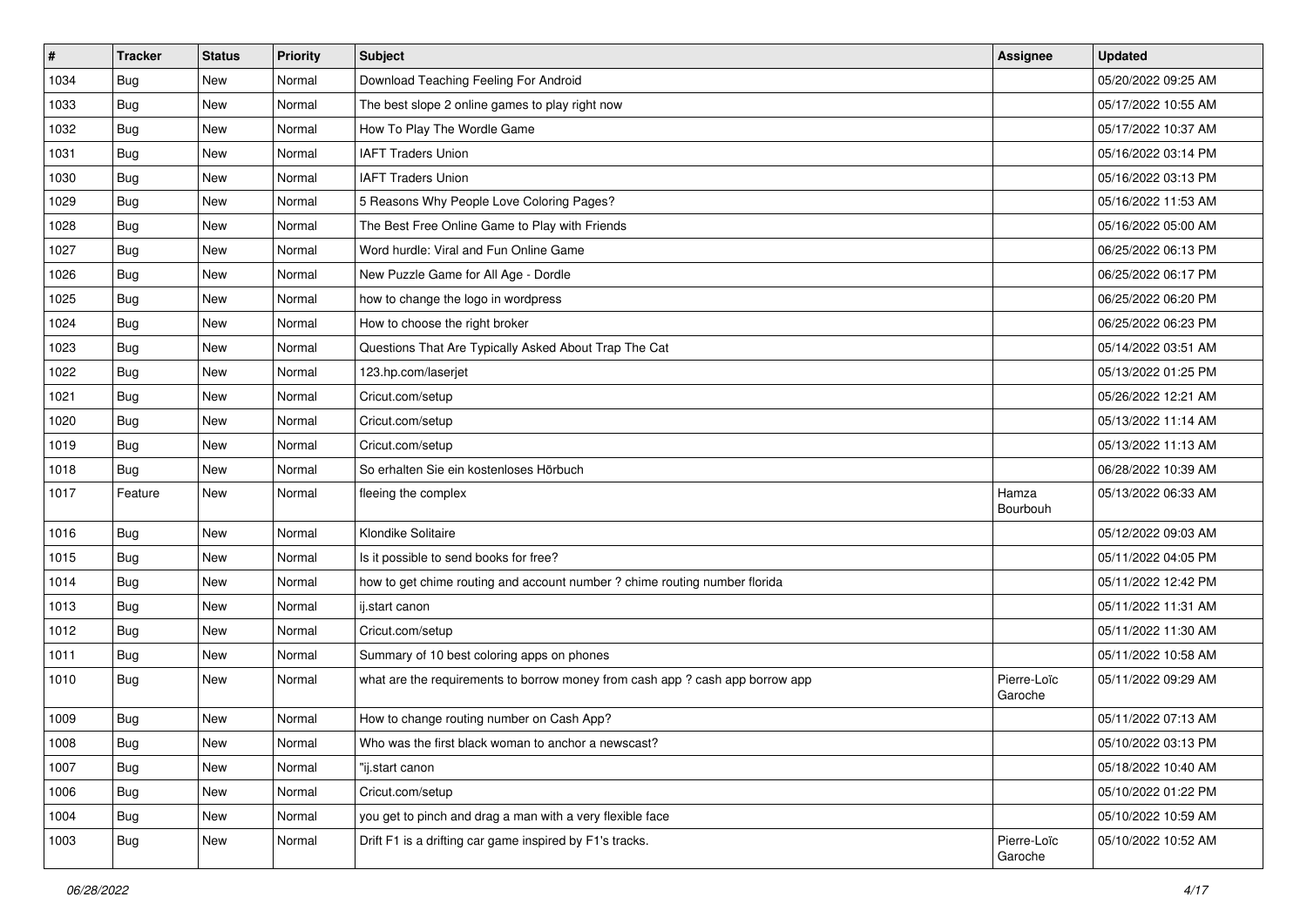| $\vert$ # | Tracker    | <b>Status</b> | <b>Priority</b> | Subject                                                           | Assignee             | <b>Updated</b>      |
|-----------|------------|---------------|-----------------|-------------------------------------------------------------------|----------------------|---------------------|
| 1002      | <b>Bug</b> | New           | Normal          | Chemistry Assignment Help                                         |                      | 06/04/2022 09:58 AM |
| 1001      | Bug        | <b>New</b>    | Normal          | Venmo Keep Saying Error?                                          |                      | 06/27/2022 02:20 AM |
| 1000      | Bug        | New           | Normal          | Super easy way to zoom photos and upload to Instagram             | Christophe<br>Garion | 05/07/2022 11:06 AM |
| 999       | Bug        | <b>New</b>    | Normal          | Is there a way to find Google Feud answers?                       |                      | 06/28/2022 01:27 AM |
| 998       | Bug        | New           | Normal          | Is It Hard to Solve Wordle An                                     |                      | 06/27/2022 12:24 AM |
| 997       | Bug        | <b>New</b>    | Normal          | 123.hp.com/laserjet                                               |                      | 06/28/2022 09:48 AM |
| 996       | Bug        | <b>New</b>    | Normal          | Cricut.com/setup                                                  |                      | 06/27/2022 07:12 AM |
| 995       | Feature    | New           | Normal          | "ij.start canon                                                   |                      | 06/27/2022 01:29 PM |
| 994       | Feature    | <b>New</b>    | Normal          | Cricut.com/setup                                                  |                      | 06/26/2022 02:00 AM |
| 993       | Bug        | New           | Normal          | IO Games Free Online                                              |                      | 06/26/2022 09:41 AM |
| 992       | Bug        | <b>New</b>    | Normal          | So vergrößern Sie Ihr Instagram-Profilbild                        |                      | 06/26/2022 11:29 PM |
| 991       | Bug        | <b>New</b>    | Normal          | <b>MDMA MOLLY</b>                                                 |                      | 05/03/2022 12:03 AM |
| 990       | <b>Bug</b> | New           | Normal          | Mushrooms                                                         |                      | 06/26/2022 05:41 AM |
| 989       | Bug        | <b>New</b>    | Normal          | Barewoods Wax Cigar                                               |                      | 06/26/2022 09:19 AM |
| 988       | <b>Bug</b> | New           | Normal          | <b>Medicinal Mushrooms</b>                                        |                      | 06/27/2022 09:33 AM |
| 987       | Bug        | <b>New</b>    | Normal          | <b>Medicinal Mushrooms</b>                                        |                      | 06/27/2022 07:13 PM |
| 986       | Bug        | New           | Normal          | dbhdsvbhdf                                                        | Christophe<br>Garion | 06/27/2022 04:12 PM |
| 985       | Bug        | <b>New</b>    | Normal          | Find out the vitality of Facebook Phone Number:                   |                      | 06/27/2022 05:39 AM |
| 984       | <b>Bug</b> | <b>New</b>    | Normal          | How to disable, permanently delete Twitter account on phone, PC   |                      | 06/26/2022 08:28 AM |
| 983       | Bug        | New           | Normal          | Finding issue in tekken 3 game?                                   |                      | 06/28/2022 03:26 AM |
| 982       | Bug        | New           | Normal          | Five sites that let you download free scenarios for your iPhone   |                      | 05/07/2022 09:34 PM |
| 981       | <b>Bug</b> | New           | Normal          | VidMate Mod APK                                                   |                      | 06/28/2022 11:24 AM |
| 980       | <b>Bug</b> | <b>New</b>    | Normal          | Free Gas Cards for the Unemployed                                 |                      | 04/28/2022 06:25 AM |
| 979       | Bug        | <b>New</b>    | Normal          | Free Gas Cards for the Unemployed                                 |                      | 06/25/2022 09:02 PM |
| 978       | <b>Bug</b> | New           | Normal          | Delamore Lodge is a place to stay.                                |                      | 06/27/2022 04:57 AM |
| 977       | <b>Bug</b> | New           | Normal          | Fans of the Old Country will like this book.                      |                      | 06/26/2022 05:54 AM |
| 976       | Bug        | New           | Normal          | How to delete the cash app account history right now?             | Hamza<br>Bourbouh    | 06/28/2022 11:22 AM |
| 975       | <b>Bug</b> | New           | Normal          | Payback 2 Mod APK                                                 |                      | 05/05/2022 10:56 AM |
| 974       | <b>Bug</b> | New           | Normal          | Watch NCAA Football Live Streaming Free                           |                      | 06/26/2022 05:33 PM |
| 973       | Feature    | New           | Normal          | Free NFL Streaming Sites                                          |                      | 06/28/2022 06:27 AM |
| 972       | <b>Bug</b> | New           | Normal          | How To Borrow Money From The Cash App? Get To Know About The Same |                      | 04/25/2022 07:30 AM |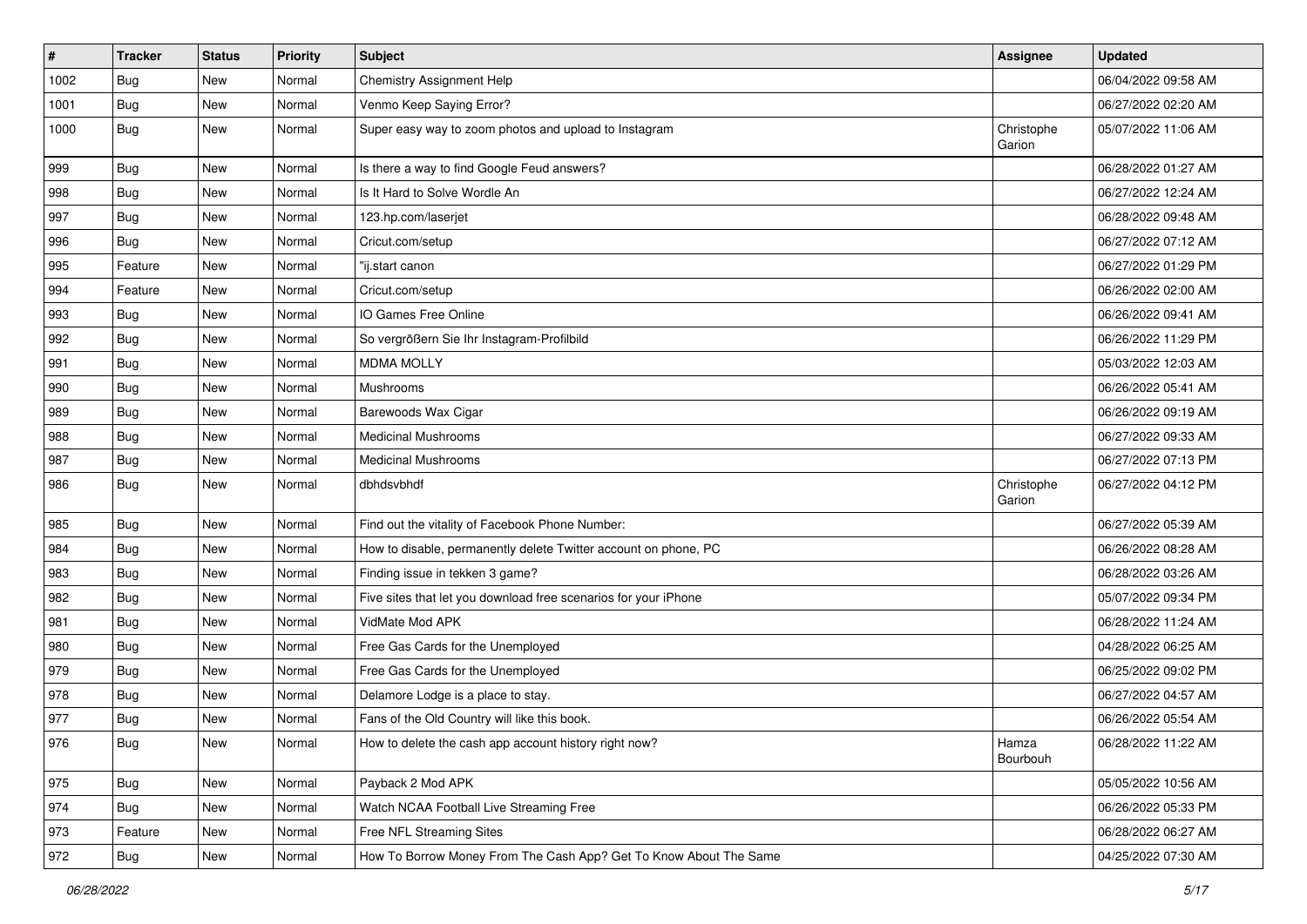| $\vert$ # | <b>Tracker</b> | <b>Status</b> | <b>Priority</b> | Subject                                                                                | Assignee               | <b>Updated</b>      |
|-----------|----------------|---------------|-----------------|----------------------------------------------------------------------------------------|------------------------|---------------------|
| 971       | <b>Bug</b>     | New           | Normal          | How Do I Check Balance On Cash App Card With Optimum Ease?                             |                        | 06/27/2022 08:16 PM |
| 970       | <b>Bug</b>     | New           | Normal          | The Amount Of Time Does Cash App Direct Deposit Time Take?                             |                        | 06/26/2022 07:32 PM |
| 969       | Bug            | <b>New</b>    | Normal          | Watch NCAA Football Live Match Free                                                    |                        | 06/28/2022 01:31 PM |
| 968       | Feature        | <b>New</b>    | Normal          | watch nfl online free live streaming                                                   |                        | 06/25/2022 11:52 PM |
| 967       | Feature        | <b>New</b>    | Normal          | stream live nfl games free online                                                      |                        | 06/26/2022 10:09 AM |
| 966       | Bug            | New           | Normal          | How to Download the Filmes                                                             |                        | 06/27/2022 03:25 AM |
| 965       | <b>Bug</b>     | New           | Normal          | Go with cash app customer service to know where I can load my cash app card            |                        | 06/28/2022 04:30 AM |
| 964       | Bug            | <b>New</b>    | Normal          | Can I Fix Cash App Transfer Failed Issues By Adding Sufficient Funds?                  |                        | 06/26/2022 07:21 AM |
| 963       | Feature        | New           | Normal          | Why I am not getting cool cash app card designs- call experts                          |                        | 06/26/2022 07:52 AM |
| 962       | <b>Bug</b>     | <b>New</b>    | Normal          | Kostenlose Hörbücher                                                                   |                        | 06/26/2022 10:45 PM |
| 961       | Bug            | New           | Normal          | TeaTv is an Android                                                                    |                        | 06/26/2022 02:02 PM |
| 960       | Feature        | <b>New</b>    | Normal          | Zooming Instagram Picture In Full HD                                                   | Pierre-Loïc<br>Garoche | 06/26/2022 07:18 AM |
| 959       | <b>Bug</b>     | New           | Normal          | Get connected with cash app team-How to get money off cash app at walmart without card |                        | 06/27/2022 08:52 AM |
| 958       | <b>Bug</b>     | New           | Normal          | Avail Cash app support service to know Sutton bank cash app number                     |                        | 06/26/2022 08:46 AM |
| 957       | Bug            | <b>New</b>    | Normal          | From Where I Can Get Cheap Writing Services?                                           |                        | 04/20/2022 05:06 AM |
| 956       | <b>Bug</b>     | New           | Normal          | FNF Free Mods Online                                                                   |                        | 06/25/2022 09:59 PM |
| 955       | <b>Bug</b>     | New           | Normal          | How Long Does Verification Take On Cash App If You Apply For The Verification?         | Christophe<br>Garion   | 06/25/2022 10:50 PM |
| 954       | <b>Bug</b>     | <b>New</b>    | Normal          | AZ Screen Recorder Mod                                                                 |                        | 06/25/2022 11:24 PM |
| 953       | Bug            | <b>New</b>    | Normal          | Manga Dogs - Read Your Favorite Comics on Your Smartphone                              |                        | 06/27/2022 03:53 PM |
| 952       | <b>Bug</b>     | New           | Normal          | Canon IJ Network Tool                                                                  |                        | 06/26/2022 10:35 AM |
| 951       | <b>Bug</b>     | <b>New</b>    | Normal          | Canon.com/ijsetup                                                                      |                        | 06/27/2022 07:56 PM |
| 950       | Bug            | New           | Normal          | ij.start canon                                                                         |                        | 06/26/2022 04:35 AM |
| 949       | Bug            | New           | Normal          | <b>Educational Games</b>                                                               |                        | 06/15/2022 09:11 PM |
| 948       | <b>Bug</b>     | New           | Normal          | Canon IJ Network Tool                                                                  |                        | 06/27/2022 09:30 PM |
| 947       | <b>Bug</b>     | New           | Normal          | is Disney Now and Disney Plus different?                                               |                        | 04/14/2022 09:53 AM |
| 946       | <b>Bug</b>     | New           | Normal          | What is Plex and Is Plex Legal?                                                        |                        | 06/26/2022 05:23 AM |
| 945       | <b>Bug</b>     | New           | Normal          | TikTok 18 Mod Apk For Your Android                                                     |                        | 04/13/2022 09:32 AM |
| 944       | Feature        | New           | Normal          | Canon.com/ijsetup                                                                      |                        | 06/27/2022 09:46 AM |
| 943       | Bug            | New           | Normal          | ij.start canon                                                                         |                        | 04/13/2022 08:52 AM |
| 942       | Bug            | New           | Normal          | Canon IJ Network Tool                                                                  |                        | 04/13/2022 08:45 AM |
| 941       | <b>Bug</b>     | New           | Normal          | is Disney Now and Disney Plus different?                                               |                        | 06/26/2022 12:10 PM |
| 940       | <b>Bug</b>     | New           | Normal          | What is Plex and Is Plex Legal?                                                        |                        | 06/26/2022 04:50 PM |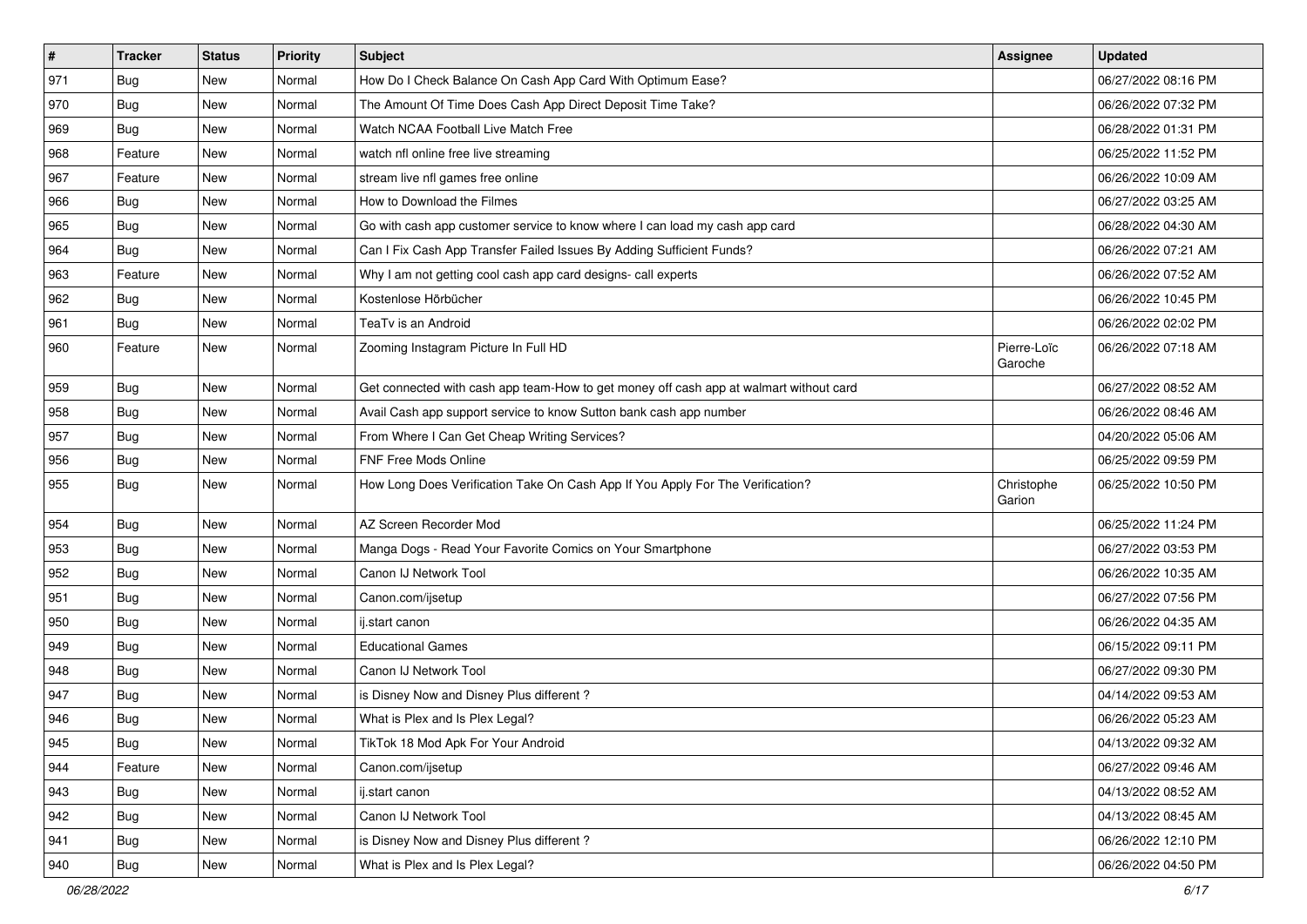| $\vert$ # | Tracker    | <b>Status</b> | <b>Priority</b> | Subject                                                                          | Assignee               | <b>Updated</b>      |
|-----------|------------|---------------|-----------------|----------------------------------------------------------------------------------|------------------------|---------------------|
| 939       | <b>Bug</b> | New           | Normal          | Ability to change sound notifications                                            | Christophe<br>Garion   | 06/27/2022 11:29 PM |
| 938       | Bug        | New           | Normal          | Would you like to have your own ringtone                                         | Christophe<br>Garion   | 06/26/2022 09:54 PM |
| 936       | <b>Bug</b> | <b>New</b>    | Normal          | Avantages de l'extension AliTools pour faire du shopping sur Aliexpress          | Pierre-Loïc<br>Garoche | 04/12/2022 11:35 AM |
| 935       | Bug        | <b>New</b>    | Normal          | MovieBox Pro Apk - Watch Movies and TV Shows on Your Android Phone               |                        | 06/26/2022 04:11 AM |
| 934       | Bug        | New           | Normal          | MovieBox Pro Apk - Watch Movies and TV Shows on Your Android Phone               |                        | 05/10/2022 11:01 AM |
| 933       | <b>Bug</b> | New           | Normal          | How Can I Watch Movies on My Mobile Phone                                        |                        | 06/24/2022 12:55 AM |
| 932       | <b>Bug</b> | New           | Normal          | The best epic, long-playing PC games will consume days of your life.             |                        | 05/15/2022 07:44 PM |
| 930       | <b>Bug</b> | New           | Normal          | The best free games online                                                       |                        | 04/12/2022 09:05 AM |
| 929       | <b>Bug</b> | New           | Normal          | Canon IJ Network Tool                                                            |                        | 04/12/2022 08:32 AM |
| 928       | <b>Bug</b> | <b>New</b>    | Normal          | How Does Sutton Bank Cash App Customer Service Help In Answering Your Questions? |                        | 04/12/2022 11:36 AM |
| 927       | Feature    | New           | Normal          | What Is The Right Way To Troubleshoot Cash App Transfer Failed Problems?         |                        | 04/12/2022 05:54 AM |
| 926       | <b>Bug</b> | <b>New</b>    | Normal          | tavor 7                                                                          |                        | 06/22/2022 05:08 PM |
| 925       | <b>Bug</b> | New           | Normal          | tavor 7                                                                          |                        | 06/15/2022 03:45 AM |
| 924       | <b>Bug</b> | New           | Normal          | buy tec 9                                                                        |                        | 04/11/2022 02:54 PM |
| 923       | Bug        | <b>New</b>    | Normal          | frenchies for sale                                                               |                        | 04/11/2022 02:35 PM |
| 922       | <b>Bug</b> | New           | Normal          | Why Is The Need For Assignment Writing Services?                                 |                        | 06/28/2022 06:59 AM |
| 921       | Bug        | New           | Normal          | Canon IJ Network Tool                                                            |                        | 04/11/2022 09:00 AM |
| 920       | Bug        | New           | Normal          | Where I Can Get Essay Writing Services?                                          |                        | 04/11/2022 08:35 AM |
| 919       | Feature    | New           | Normal          | How can I check my Cash App card balance by dialing a number?                    |                        | 04/10/2022 09:07 AM |
| 918       | Bug        | New           | Normal          | Antivirus for IOS                                                                |                        | 06/16/2022 10:36 PM |
| 917       | <b>Bug</b> | New           | Normal          | Random Person Sent Me Money on Cash App-find solution?                           |                        | 04/09/2022 12:32 PM |
| 916       | <b>Bug</b> | New           | Normal          | How long does it take to write a book?                                           |                        | 04/07/2022 12:15 PM |
| 915       | <b>Bug</b> | <b>New</b>    | Normal          | Finance dissertation writing                                                     |                        | 04/07/2022 09:22 AM |
| 914       | Bug        | New           | Normal          | Wordle: how to play fashion games for free?                                      |                        | 04/07/2022 08:30 AM |
| 913       | <b>Bug</b> | New           | Normal          | Canon IJ Network Tool                                                            |                        | 04/07/2022 06:21 AM |
| 912       | Bug        | New           | Normal          | Cuphead Mobile Game Review                                                       |                        | 06/09/2022 10:14 AM |
| 911       | <b>Bug</b> | New           | Normal          | Aluminum Windows & Doors                                                         |                        | 04/06/2022 08:10 PM |
| 910       | Bug        | <b>New</b>    | Normal          | Each content looks unisize or not formated                                       |                        | 04/06/2022 11:21 AM |
| 909       | <b>Bug</b> | New           | Normal          | Toca Life World APK                                                              |                        | 04/06/2022 04:52 AM |
| 908       | <b>Bug</b> | New           | Normal          | Toca Life World APK                                                              |                        | 04/06/2022 03:18 AM |
| 907       | Bug        | New           | Normal          | Canon IJ Network Tool                                                            |                        | 04/04/2022 10:43 AM |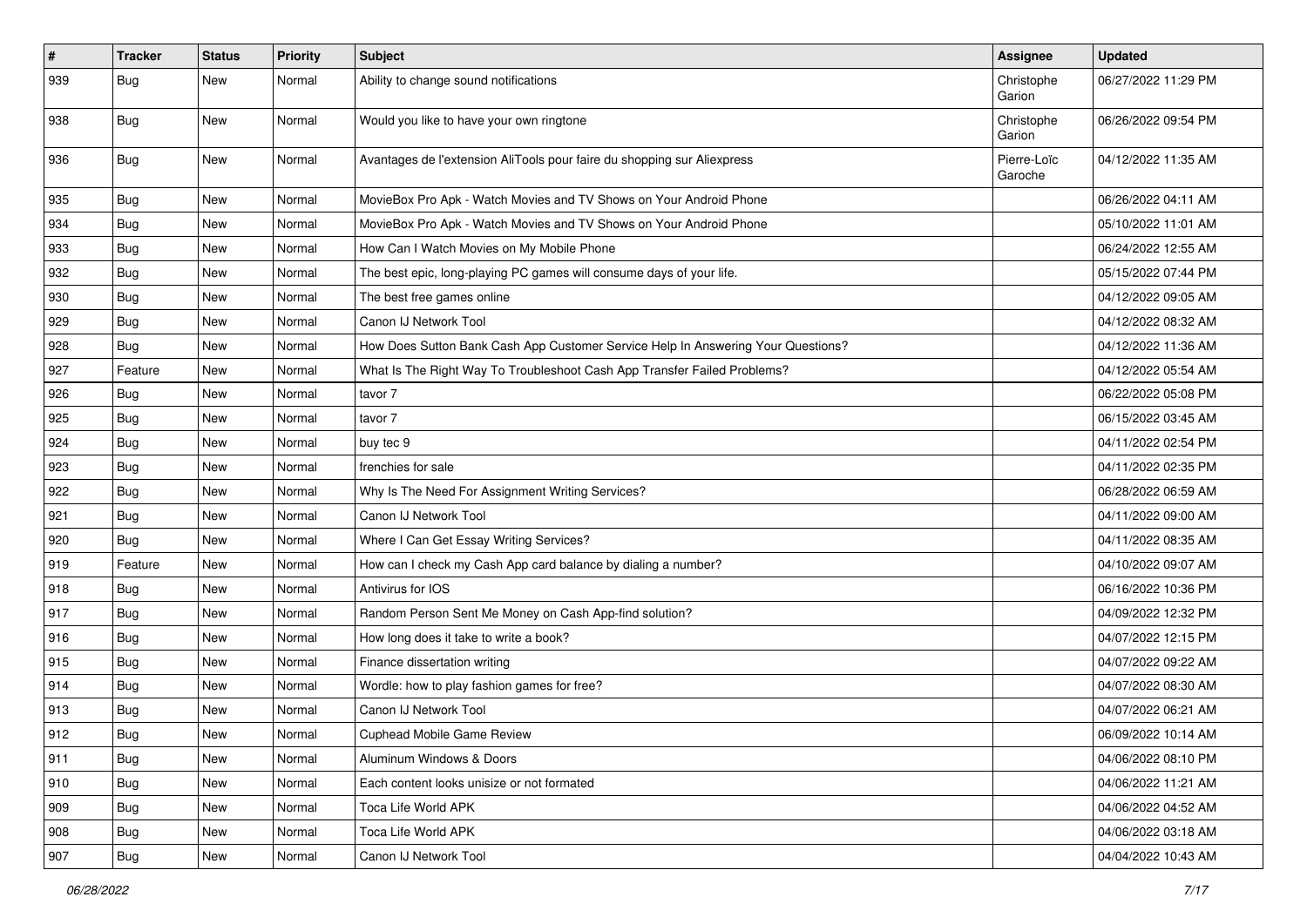| #   | <b>Tracker</b> | <b>Status</b> | <b>Priority</b> | <b>Subject</b>                                                              | Assignee             | <b>Updated</b>      |
|-----|----------------|---------------|-----------------|-----------------------------------------------------------------------------|----------------------|---------------------|
| 906 | <b>Bug</b>     | New           | Normal          | How To Change Cash App From Business To Personal Account For Any Reasons?   |                      | 04/04/2022 09:57 AM |
| 905 | Bug            | <b>New</b>    | Normal          | MINI MILITIA MOD APK                                                        |                      | 05/19/2022 01:54 PM |
| 904 | Feature        | <b>New</b>    | Normal          | Laora seeck                                                                 |                      | 04/20/2022 11:54 AM |
| 903 | Feature        | <b>New</b>    | Normal          | Good game                                                                   |                      | 04/11/2022 08:39 AM |
| 902 | Feature        | <b>New</b>    | Normal          | salo717                                                                     |                      | 05/18/2022 10:35 AM |
| 901 | Feature        | New           | Normal          | good game ever                                                              |                      | 06/26/2022 06:25 PM |
| 900 | Feature        | New           | Normal          | good game ever                                                              |                      | 04/02/2022 11:59 AM |
| 899 | Feature        | <b>New</b>    | Normal          | Application of Optical Fiber Gyroscope                                      | Christophe<br>Garion | 04/02/2022 11:23 AM |
| 898 | <b>Bug</b>     | <b>New</b>    | Normal          | Shadow Fight 2 Mod APK                                                      |                      | 04/02/2022 09:17 AM |
| 897 | Bug            | New           | Normal          | Slot Pulsa Pragmatic Play                                                   | Xavier Thirioux      | 04/01/2022 12:08 PM |
| 896 | Feature        | <b>New</b>    | Normal          | Application of North Finder in Mining Industry                              | Xavier Thirioux      | 04/01/2022 09:49 AM |
| 895 | Bug            | <b>New</b>    | Normal          | Cash App Scams                                                              |                      | 06/18/2022 02:36 PM |
| 894 | Feature        | New           | Normal          | Need phd dissertation help in UK                                            |                      | 05/30/2022 12:29 PM |
| 893 | Bug            | <b>New</b>    | Normal          | klingeltone                                                                 |                      | 04/13/2022 11:06 AM |
| 892 | Bug            | <b>New</b>    | Normal          | Good game                                                                   |                      | 04/01/2022 09:15 AM |
| 891 | Bug            | New           | Normal          | The most interesting game today, have you tried it?                         |                      | 04/01/2022 09:17 AM |
| 889 | Bug            | <b>New</b>    | Normal          | What is Plex and how it's work?                                             |                      | 04/01/2022 09:14 AM |
| 888 | <b>Bug</b>     | New           | Normal          | Is the Fox News Channel on Roku free?                                       |                      | 04/25/2022 08:04 AM |
| 887 | <b>Bug</b>     | New           | Normal          | What is Plex and how it's work?                                             |                      | 04/01/2022 09:16 AM |
| 886 | Bug            | <b>New</b>    | Normal          | Is the Fox News Channel on Roku free?                                       |                      | 06/28/2022 08:29 AM |
| 885 | <b>Bug</b>     | New           | Normal          | How to Install the Tele Latino App For Android                              |                      | 03/28/2022 04:10 AM |
| 884 | <b>Bug</b>     | <b>New</b>    | Normal          | Why do Subway Surfers popular                                               |                      | 04/01/2022 09:16 AM |
| 883 | Bug            | New           | Normal          | Langweilen Sie sich jemals bei der gleichen alten Schriftart auf Instagram? |                      | 04/01/2022 09:16 AM |
| 882 | <b>Bug</b>     | New           | Normal          | How to change bank account on cash app?                                     |                      | 04/01/2022 09:16 AM |
| 880 | Bug            | <b>New</b>    | Normal          | Why do Subway Surfers popular                                               |                      | 04/01/2022 09:16 AM |
| 879 | Feature        | New           | Normal          | Best Garage Door Repair in Massachusetts                                    |                      | 04/01/2022 09:16 AM |
| 878 | <b>Bug</b>     | New           | Normal          | Wie ist instazoom hilfreich beim Herunterladen von Instagram-Profilbildern  |                      | 04/08/2022 09:28 PM |
| 877 | Feature        | New           | Normal          | <b>Exness Broker Review</b>                                                 |                      | 04/01/2022 09:12 AM |
| 876 | Bug            | New           | Normal          | Download Full-Size Profile Pictures of Your Favorite Users With InstaDP     |                      | 04/01/2022 09:12 AM |
| 875 | Bug            | <b>New</b>    | Normal          | Red ball game                                                               |                      | 04/01/2022 09:15 AM |
| 874 | Bug            | New           | Normal          | Cómo descargar Minecraft Apk                                                |                      | 06/26/2022 08:01 AM |
| 873 | <b>Bug</b>     | New           | Normal          | Klingeltöne mp3                                                             |                      | 04/13/2022 11:03 AM |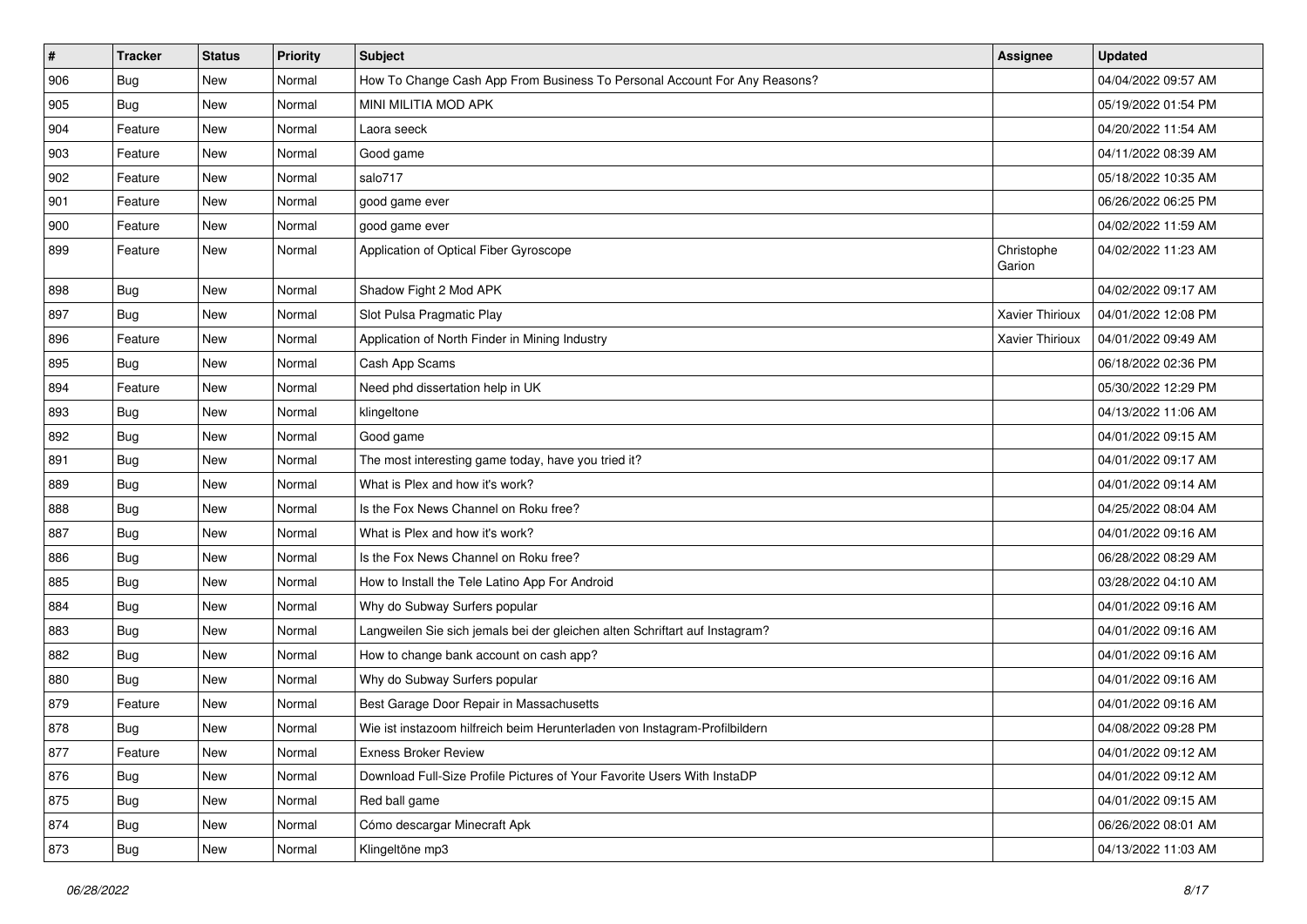| $\sharp$ | Tracker    | <b>Status</b> | <b>Priority</b> | <b>Subject</b>                                                                   | Assignee               | <b>Updated</b>      |
|----------|------------|---------------|-----------------|----------------------------------------------------------------------------------|------------------------|---------------------|
| 872      | <b>Bug</b> | New           | Normal          | Poppy Playtime Horror Game Free                                                  |                        | 04/01/2022 09:11 AM |
| 870      | <b>Bug</b> | <b>New</b>    | Normal          | <b>Mahjong Solitaire</b>                                                         |                        | 04/01/2022 09:12 AM |
| 869      | <b>Bug</b> | New           | Normal          | Sonnerie Post Malone 2022                                                        |                        | 04/13/2022 11:05 AM |
| 868      | Feature    | New           | Normal          | What Is the Role of a Graphic Designer?                                          | Pierre-Loïc<br>Garoche | 04/01/2022 09:12 AM |
| 866      | Feature    | <b>New</b>    | Normal          | Northern Ireland Dissertation Writing Service                                    | Pierre-Loïc<br>Garoche | 04/01/2022 09:12 AM |
| 865      | <b>Bug</b> | <b>New</b>    | Normal          | Canon IJ Printer Utility                                                         |                        | 05/18/2022 07:24 PM |
| 864      | Bug        | New           | Normal          | Canon IJ Network Tool                                                            |                        | 04/01/2022 09:14 AM |
| 863      | Bug        | New           | Normal          | Canon IJ Network Tool                                                            |                        | 04/01/2022 09:12 AM |
| 862      | Bug        | New           | Normal          | none                                                                             |                        | 04/01/2022 09:11 AM |
| 860      | <b>Bug</b> | New           | Normal          | pokemon guide                                                                    | Pierre-Loïc<br>Garoche | 06/18/2022 08:18 PM |
| 859      | Bug        | <b>New</b>    | Normal          | Canon IJ Network Tool                                                            |                        | 04/01/2022 09:13 AM |
| 858      | <b>Bug</b> | New           | Normal          | opourid                                                                          | Christophe<br>Garion   | 04/01/2022 09:13 AM |
| 857      | Bug        | <b>New</b>    | Normal          | Welcome to the world of classic retro games                                      |                        | 04/01/2022 09:13 AM |
| 856      | <b>Bug</b> | <b>New</b>    | Normal          | Online Classes Assistance Help For Student                                       |                        | 04/01/2022 09:13 AM |
| 855      | Bug        | New           | Normal          | Online Classes Assistance Help For Student                                       |                        | 04/01/2022 09:13 AM |
| 854      | <b>Bug</b> | New           | Normal          | How To Resolve Password Problems Through Facebook Customer Service?              |                        | 04/09/2022 06:11 PM |
| 853      | <b>Bug</b> | <b>New</b>    | Normal          | what is dr laser                                                                 |                        | 04/01/2022 09:13 AM |
| 852      | <b>Bug</b> | New           | Normal          | How to cancel your French Bee flight within 24 hours?                            |                        | 04/01/2022 09:13 AM |
| 851      | Bug        | New           | Normal          | Laden Sie den kostenlosen MP3-Klingelton für Ihr Mobiltelefon herunter           |                        | 04/01/2022 09:14 AM |
| 850      | <b>Bug</b> | New           | Normal          | Puppy Playtime APK Android                                                       |                        | 04/01/2022 09:14 AM |
| 849      | <b>Bug</b> | <b>New</b>    | Normal          | FutEmax App Apk - Watch Soccer, Fantasy Football, And More On Your Mobile Device |                        | 04/01/2022 09:04 AM |
| 848      | Feature    | <b>New</b>    | Normal          | Online Classes Assistance                                                        |                        | 04/01/2022 08:57 AM |
| 847      | Feature    | New           | Normal          | Canon.com/ijsetup                                                                |                        | 04/01/2022 09:08 AM |
| 846      | Feature    | New           | Normal          | ij.start canon                                                                   |                        | 04/01/2022 08:58 AM |
| 845      | Feature    | New           | Normal          | canon.com/ijsetup                                                                |                        | 04/01/2022 08:58 AM |
| 844      | <b>Bug</b> | New           | Normal          | To know Chime Routing Number call on the helpline number                         |                        | 04/01/2022 08:58 AM |
| 843      | Bug        | New           | Normal          | Canon IJ Network Tool                                                            |                        | 04/01/2022 08:58 AM |
| 842      | <b>Bug</b> | New           | Normal          | Join the fun game                                                                |                        | 04/01/2022 08:58 AM |
| 841      | <b>Bug</b> | New           | Normal          | How do I activate FOX NOW?                                                       |                        | 04/01/2022 08:58 AM |
| 840      | <b>Bug</b> | New           | Normal          | Is Tubi really free and legal?                                                   |                        | 04/01/2022 08:58 AM |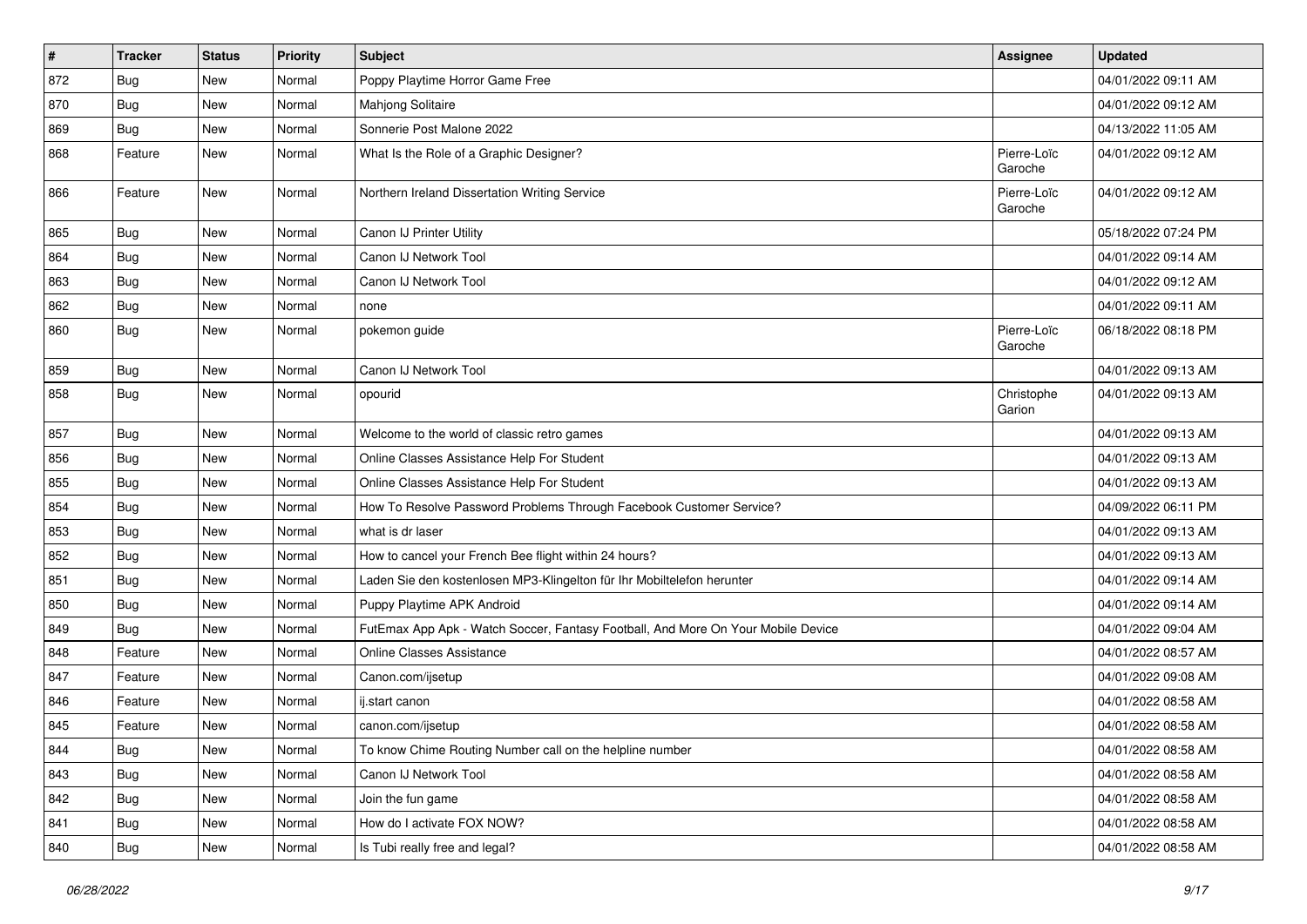| $\pmb{\sharp}$ | <b>Tracker</b> | <b>Status</b> | <b>Priority</b> | Subject                                                       | Assignee               | <b>Updated</b>      |
|----------------|----------------|---------------|-----------------|---------------------------------------------------------------|------------------------|---------------------|
| 839            | <b>Bug</b>     | New           | Normal          | How do I activate FOX NOW?                                    |                        | 04/01/2022 08:58 AM |
| 838            | <b>Bug</b>     | <b>New</b>    | Normal          | Celebrity Hunter Mod apk - Como instalá-lo                    |                        | 04/01/2022 08:58 AM |
| 837            | Bug            | <b>New</b>    | Normal          | To Create An Instagram Story                                  | Pierre-Loïc<br>Garoche | 04/01/2022 08:58 AM |
| 836            | Bug            | <b>New</b>    | Normal          | What Is The Required Amount To Pay As Cash App Clearance Fee? |                        | 04/01/2022 09:00 AM |
| 835            | Bug            | <b>New</b>    | Normal          | Build your strong army with Taming io                         |                        | 04/01/2022 08:59 AM |
| 834            | <b>Bug</b>     | New           | Normal          | Grasp the secret to relieve stress and fatigue                |                        | 04/01/2022 08:57 AM |
| 833            | Bug            | New           | Normal          | Does Direct Deposit Hit Chime- seek Chime Customer Service    |                        | 04/01/2022 08:59 AM |
| 832            | Bug            | New           | Normal          | Choque Royale Mod Apk                                         |                        | 04/01/2022 08:59 AM |
| 831            | <b>Bug</b>     | New           | Normal          | Build and shoot                                               |                        | 05/29/2022 04:47 PM |
| 830            | Bug            | <b>New</b>    | Normal          | Poppy Playtime APK                                            |                        | 06/27/2022 10:31 PM |
| 829            | <b>Bug</b>     | New           | Normal          | Write My Dissertation For Me UK                               | Pierre-Loïc<br>Garoche | 06/26/2022 04:13 AM |
| 828            | Bug            | New           | Normal          | Nursery management                                            |                        | 06/28/2022 12:10 PM |
| 827            | Bug            | <b>New</b>    | Normal          | Come To Know The Required Steps To Unlock Cash App Account    |                        | 04/01/2022 08:59 AM |
| 826            | Bug            | New           | Normal          | How to Dowload MXL TV Premium                                 |                        | 05/26/2022 03:34 PM |
| 825            | <b>Bug</b>     | <b>New</b>    | Normal          | Lucky Patcher Download                                        |                        | 06/26/2022 06:09 PM |
| 824            | Feature        | <b>New</b>    | Normal          | How to watch Fox News on my Smart TV or similar devices?      | Pierre-Loïc<br>Garoche | 06/27/2022 08:32 PM |
| 823            | Feature        | <b>New</b>    | Normal          | How much does Disney Plus cost?                               | Pierre-Loïc<br>Garoche | 06/27/2022 04:05 AM |
| 822            | Bug            | New           | Normal          | Dowload Your Boyfriend Game                                   |                        | 06/28/2022 04:56 AM |
| 821            | <b>Bug</b>     | New           | Normal          | Nicoo - A Review of the Popular Battle Royale Game            |                        | 06/28/2022 08:30 AM |
| 820            | Bug            | New           | Normal          | Metal Slug Apk para Android                                   |                        | 06/28/2022 11:01 AM |
| 819            | Bug            | New           | Normal          | Metal Slug Apk para Android                                   |                        | 06/27/2022 09:35 AM |
| 818            | <b>Bug</b>     | New           | Normal          | Have you ever played a basketball game?                       | Corentin<br>Lauverjat  | 04/01/2022 08:55 AM |
| 817            | Bug            | New           | Normal          | Pacman 30th Anniversary                                       |                        | 06/28/2022 09:20 AM |
| 816            | <b>Bug</b>     | New           | Normal          | Play Scribble io fun with everyone                            |                        | 06/28/2022 12:09 AM |
| 815            | Bug            | New           | Normal          | how do i call cash app customer service                       | Xavier Thirioux        | 06/28/2022 01:04 PM |
| 814            | Bug            | New           | Normal          | Stage Fright Cure                                             | Pierre-Loïc<br>Garoche | 06/28/2022 12:31 AM |
| 813            | Feature        | New           | Normal          | Canon.com/ijsetup                                             |                        | 05/25/2022 08:27 AM |
| 812            | Feature        | New           | Normal          | canon.com/ijsetup                                             |                        | 06/27/2022 01:21 PM |
| 811            | <b>Bug</b>     | New           | Normal          | Canon IJ Network Tool                                         |                        | 06/28/2022 06:12 AM |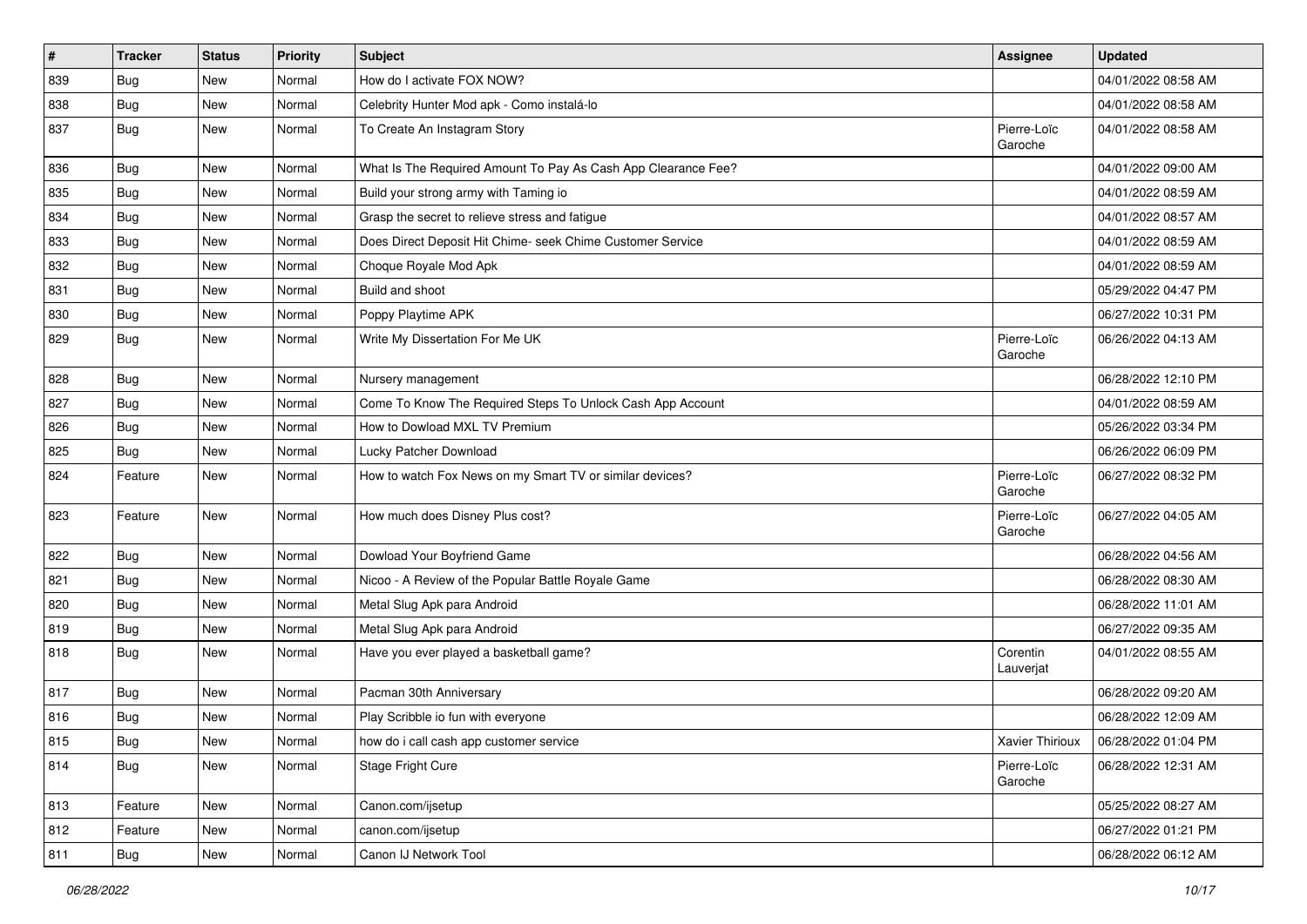| $\sharp$ | <b>Tracker</b> | <b>Status</b> | <b>Priority</b> | <b>Subject</b>                                                                | Assignee               | <b>Updated</b>      |
|----------|----------------|---------------|-----------------|-------------------------------------------------------------------------------|------------------------|---------------------|
| 810      | Feature        | New           | Normal          | how to remove viruses from a phone                                            |                        | 06/28/2022 11:13 AM |
| 809      | Bug            | <b>New</b>    | Normal          | Smash Karts - immerse yourself in the exciting race                           |                        | 06/28/2022 09:57 AM |
| 808      | Bug            | New           | Normal          | Sinnvolle Guten-Morgen-Grüße                                                  |                        | 06/28/2022 09:47 AM |
| 807      | Bug            | New           | Normal          | 1v1Battle is a strategic action 'Build and shoot' game                        |                        | 06/27/2022 06:52 AM |
| 806      | Feature        | <b>New</b>    | Normal          | Go everywhere thanks to mapquest driving directions                           |                        | 06/27/2022 02:39 AM |
| 805      | <b>Bug</b>     | New           | Normal          | Ketamine Online Store                                                         | Christophe<br>Garion   | 06/27/2022 05:01 AM |
| 804      | Bug            | <b>New</b>    | Normal          | Review                                                                        |                        | 06/27/2022 08:38 PM |
| 802      | Bug            | New           | Normal          | Who Is an ETL Engineer                                                        |                        | 06/28/2022 02:03 AM |
| 801      | <b>Bug</b>     | <b>New</b>    | Normal          | Who Is an ETL Engineer                                                        |                        | 06/27/2022 12:25 PM |
| 800      | <b>Bug</b>     | New           | Normal          | Who Is an ETL Engineer                                                        |                        | 06/28/2022 08:48 AM |
| 799      | Bug            | New           | Normal          | Who Is an ETL Engineer                                                        |                        | 06/28/2022 02:51 AM |
| 798      | <b>Bug</b>     | <b>New</b>    | Normal          | Who Is an ETL Engineer                                                        |                        | 06/27/2022 09:48 AM |
| 797      | <b>Bug</b>     | New           | Normal          | Psychedelic                                                                   | Christophe<br>Garion   | 06/27/2022 06:07 AM |
| 796      | Bug            | <b>New</b>    | Normal          | How Does Cash App ++ actually work and What is the process of it              |                        | 06/22/2022 07:03 AM |
| 795      | <b>Bug</b>     | <b>New</b>    | Normal          | Drift Boss - Exciting Race                                                    |                        | 06/26/2022 06:32 PM |
| 794      | Feature        | <b>New</b>    | Normal          | Safe place to buy fifa coins                                                  |                        | 06/28/2022 11:15 AM |
| 792      | <b>Bug</b>     | New           | Normal          | What is Google Camera Mod?                                                    |                        | 06/27/2022 10:20 AM |
| 791      | Bug            | New           | Normal          | Samsnung TV Plus is not working                                               |                        | 04/01/2022 09:03 AM |
| 790      | Bug            | <b>New</b>    | Normal          | My app                                                                        |                        | 04/01/2022 09:03 AM |
| 789      | Bug            | <b>New</b>    | Normal          | Full version                                                                  |                        | 06/28/2022 01:58 PM |
| 788      | Bug            | New           | Normal          | Intro Maker Mod APK                                                           |                        | 06/28/2022 04:21 AM |
| 787      | <b>Bug</b>     | New           | Normal          | Assured Assignment Help                                                       |                        | 06/27/2022 05:19 PM |
| 786      | <b>Bug</b>     | New           | Normal          | Best Assignment Help in Australia & UK                                        |                        | 06/21/2022 09:28 PM |
| 785      | Bug            | <b>New</b>    | Normal          | How To Get Money Off Cash App Without Card Or With A Card?                    |                        | 06/28/2022 11:35 AM |
| 784      | <b>Bug</b>     | New           | Normal          | How To Add Money On Cash App Card And Check The Funds?                        |                        | 06/28/2022 12:36 PM |
| 783      | <b>Bug</b>     | New           | Normal          | How Do I Determine The Reasons And Solutions To Fix Cash App Transfer Failed? |                        | 06/27/2022 08:58 PM |
| 782      | Bug            | New           | Normal          | Comment faire une sonnerie téléphonique                                       |                        | 06/27/2022 11:56 PM |
| 781      | Bug            | <b>New</b>    | Normal          | Free Whatsapp Group to Join                                                   |                        | 06/28/2022 11:48 AM |
| 780      | Bug            | New           | Normal          | <b>Best Whatsapp Modified APKs</b>                                            | Pierre-Loïc<br>Garoche | 06/27/2022 05:38 AM |
| 779      | Feature        | New           | Normal          | Latest Whatsapp groups for Teens                                              | Pierre-Loïc<br>Garoche | 06/27/2022 08:15 PM |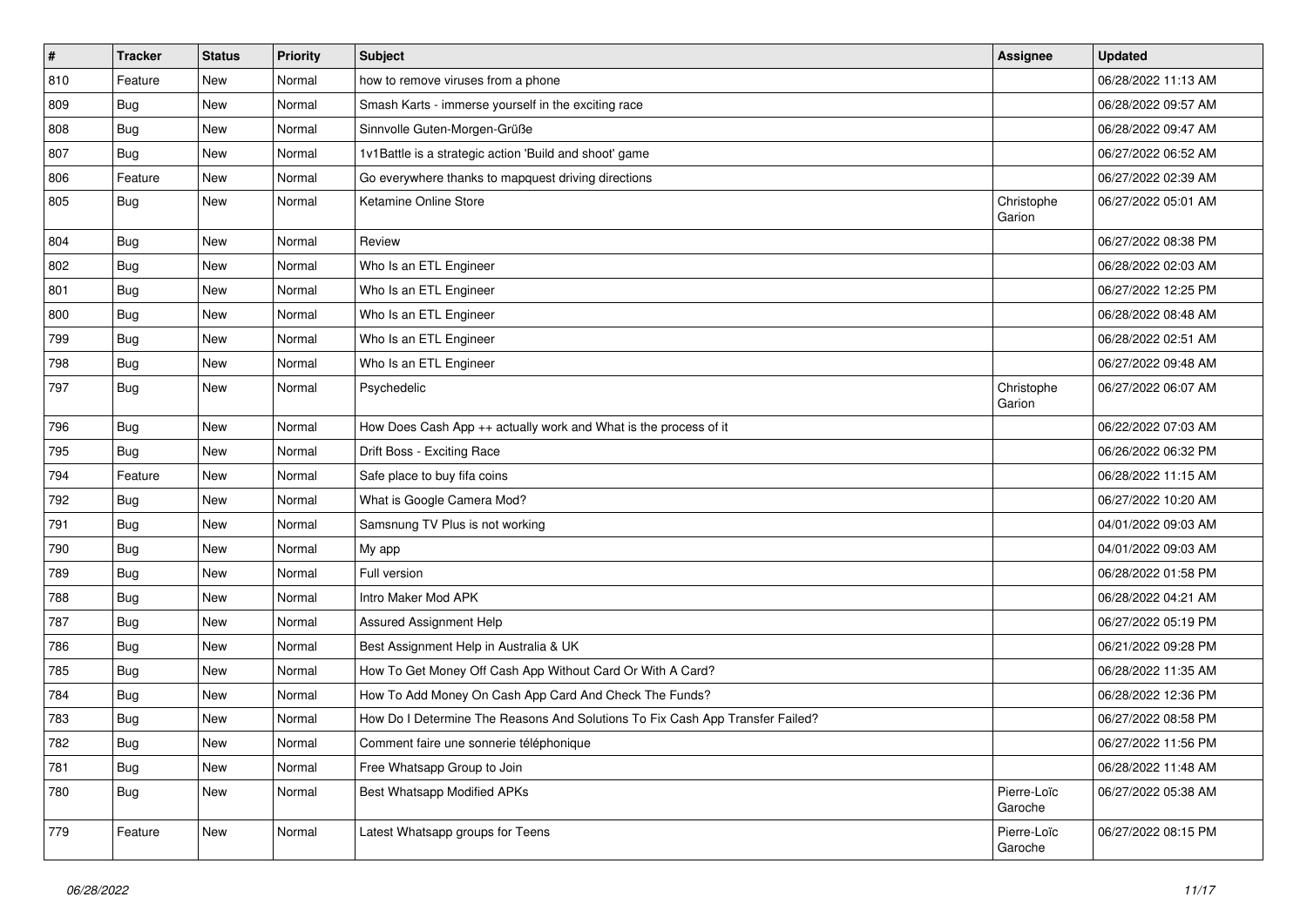| $\vert$ # | Tracker    | <b>Status</b> | <b>Priority</b> | <b>Subject</b>                                                                                      | Assignee               | <b>Updated</b>      |
|-----------|------------|---------------|-----------------|-----------------------------------------------------------------------------------------------------|------------------------|---------------------|
| 777       | <b>Bug</b> | New           | Normal          | Obtain driving instructions using Google Maps.                                                      |                        | 06/27/2022 09:05 PM |
| 776       | Bug        | <b>New</b>    | Normal          | Wibargain                                                                                           |                        | 06/28/2022 01:57 PM |
| 775       | Bug        | New           | Normal          | cash app                                                                                            |                        | 02/14/2022 08:20 AM |
| 774       | Bug        | New           | Normal          | Follow proper initiatives                                                                           |                        | 06/27/2022 07:54 PM |
| 773       | <b>Bug</b> | <b>New</b>    | Normal          | Spades - Play online free                                                                           |                        | 06/28/2022 12:26 PM |
| 772       | <b>Bug</b> | New           | Normal          | united airlines baggage policy                                                                      |                        | 06/27/2022 10:53 PM |
| 771       | Bug        | New           | Normal          | united airlines baggage policy                                                                      |                        | 06/26/2022 07:19 AM |
| 770       | <b>Bug</b> | New           | Normal          | Canon IJ Network Tool                                                                               |                        | 06/27/2022 11:57 AM |
| 769       | <b>Bug</b> | <b>New</b>    | Normal          | check my cash app                                                                                   |                        | 06/26/2022 08:33 PM |
| 768       | Bug        | New           | Normal          | Where can you buy best jackets online?                                                              |                        | 06/26/2022 01:50 PM |
| 767       | <b>Bug</b> | New           | Normal          | apkmod                                                                                              |                        | 06/28/2022 01:24 AM |
| 766       | <b>Bug</b> | New           | Normal          | Pobreflix Mod APK Review                                                                            |                        | 06/28/2022 08:56 AM |
| 765       | Bug        | <b>New</b>    | Normal          | Follow proper initiatives to check my cash app                                                      |                        | 06/25/2022 10:08 AM |
| 764       | <b>Bug</b> | New           | Normal          | What is available to see what I can watch HBO Max?                                                  |                        | 06/28/2022 03:59 AM |
| 762       | <b>Bug</b> | <b>New</b>    | Normal          | How To Add Money To A Cash App Card If Struggling With Low Amount?                                  |                        | 06/27/2022 09:58 PM |
| 761       | <b>Bug</b> | New           | Normal          | What is it about basketball that makes it so popular in the United States?                          | Corentin<br>Lauverjat  | 06/27/2022 08:40 PM |
| 760       | Bug        | <b>New</b>    | Normal          | apkmod                                                                                              |                        | 06/27/2022 04:13 PM |
| 759       | <b>Bug</b> | New           | Normal          | Canon IJ Network Tool                                                                               | Pierre-Loïc<br>Garoche | 06/28/2022 01:57 PM |
| 758       | Bug        | <b>New</b>    | Normal          | How Do I Study Consistently For Hours?                                                              |                        | 06/27/2022 12:49 AM |
| 757       | Bug        | New           | Normal          | Why Is Issue of Car Maintenance so Famous for the Consumers?                                        |                        | 04/01/2022 09:01 AM |
| 756       | Feature    | New           | Normal          | Your one-stop destination for the thesis writing service                                            |                        | 06/27/2022 05:46 PM |
| 754       | <b>Bug</b> | New           | Normal          | Cómo descargar tonos gratis de teléfono celular                                                     |                        | 06/26/2022 01:56 PM |
| 753       | <b>Bug</b> | New           | Normal          | onlineessaygrader                                                                                   |                        | 06/28/2022 05:55 AM |
| 752       | Bug        | New           | Normal          | Plagerism checker                                                                                   |                        | 06/26/2022 06:33 PM |
| 750       | <b>Bug</b> | New           | Normal          | Create a Report Template                                                                            |                        | 06/26/2022 04:27 PM |
| 749       | <b>Bug</b> | New           | Normal          | The Best Bubble Shooter Game for Android                                                            |                        | 06/26/2022 12:12 PM |
| 748       | Bug        | New           | Normal          | Il y a quelques façons d'obtenir des sonneries gratuites pour votre iPhone                          |                        | 06/26/2022 11:24 PM |
| 747       | Bug        | New           | Normal          | How to Install Tyflex Plus on Your Android Device                                                   |                        | 06/26/2022 08:16 AM |
| 744       | <b>Bug</b> | New           | Normal          | Pixel Survive                                                                                       |                        | 06/28/2022 05:13 AM |
| 743       | <b>Bug</b> | New           | Normal          | They promote 'pixel art' contests and a 'game jam' related to the work and figure of Carlos Casares |                        | 06/28/2022 12:04 PM |
| 742       | <b>Bug</b> | New           | Normal          | How Long Does Cash App Support Take To Respond For A Better Support?                                |                        | 06/25/2022 11:00 PM |
| 741       | <b>Bug</b> | New           | Normal          | <b>Blockchain Technology Solutions</b>                                                              |                        | 06/26/2022 02:19 AM |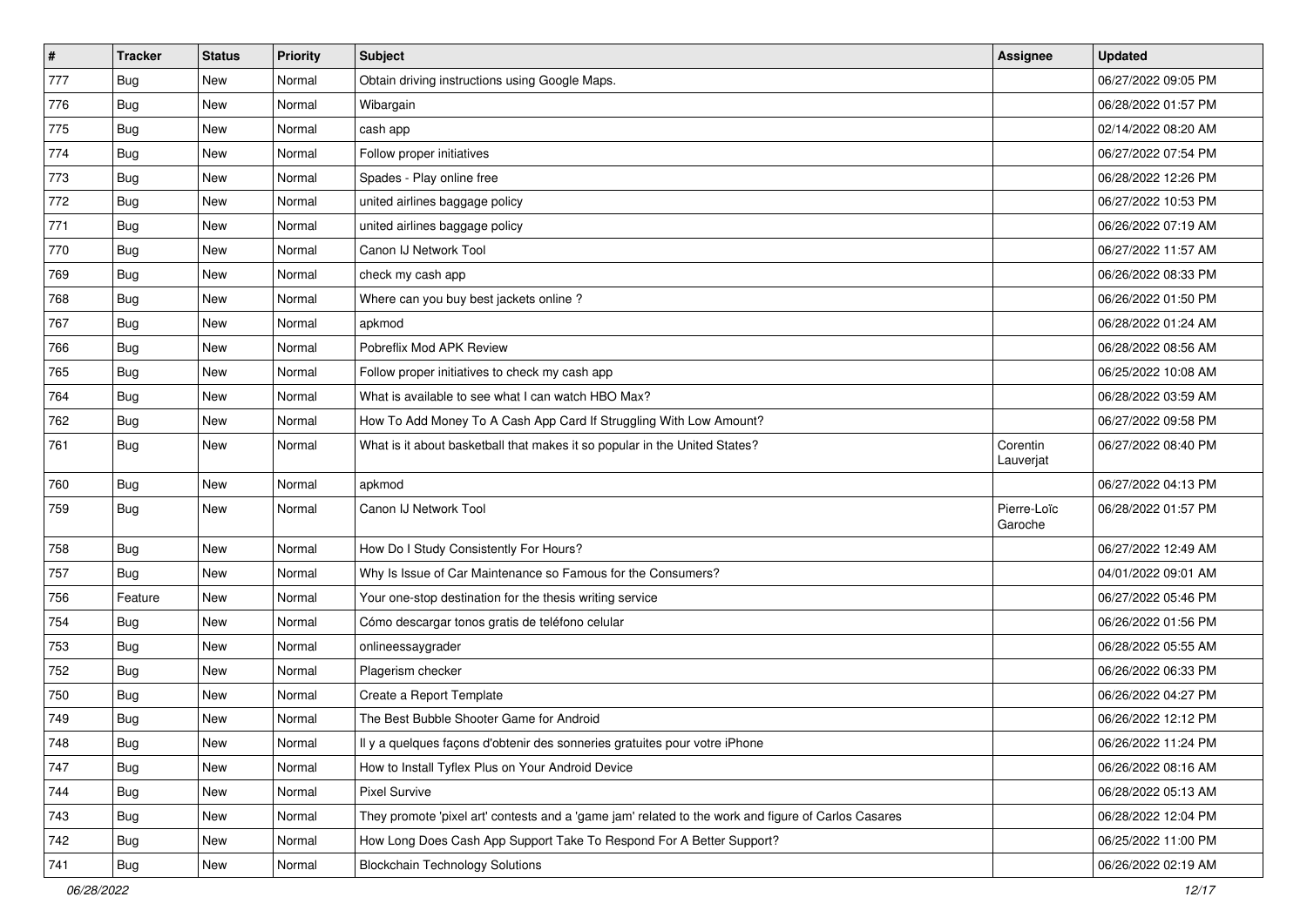| $\vert$ # | <b>Tracker</b> | <b>Status</b> | <b>Priority</b> | Subject                                                                             | Assignee               | <b>Updated</b>      |
|-----------|----------------|---------------|-----------------|-------------------------------------------------------------------------------------|------------------------|---------------------|
| 740       | Feature        | New           | Normal          | Online Thesis Help USA                                                              |                        | 06/27/2022 03:19 AM |
| 739       | Bug            | New           | Normal          | law dissertation help                                                               |                        | 06/27/2022 06:12 PM |
| 738       | <b>Bug</b>     | New           | Normal          | How Much Amount Do I Get Using The Referral Code For Cash App?                      |                        | 06/27/2022 03:58 PM |
| 737       | Bug            | New           | Normal          | How Do I Talk To A Live Person At Facebook If Anything Is Doubtful?                 |                        | 06/27/2022 09:59 PM |
| 736       | <b>Bug</b>     | New           | Normal          | I Want to Edit in My Website (transfer-factor.net) Unfortunately, Unable to Edit It |                        | 06/24/2022 07:32 AM |
| 735       | Bug            | New           | Normal          | A quick fix of how to get money back from cash app stocks                           |                        | 06/28/2022 03:12 AM |
| 734       | Bug            | New           | Normal          | DR. STRANGE: Multiverse of Scheduling Madness!                                      |                        | 06/28/2022 07:07 AM |
| 733       | <b>Bug</b>     | New           | Normal          | How does one go about getting a book deal?                                          |                        | 04/01/2022 09:33 AM |
| 732       | Bug            | New           | Normal          | Get rectifications steps about why cash app transfer failed                         |                        | 06/26/2022 03:28 PM |
| 731       | Bug            | New           | Normal          | Avail Of Cash App Customer Service If Unable To Down Cash App Mobile App?           |                        | 06/25/2022 08:36 PM |
| 730       | <b>Bug</b>     | New           | Normal          | Canon IJ Network Tool                                                               |                        | 06/26/2022 05:51 PM |
| 729       | Bug            | New           | Normal          | Canon IJ Network Tool                                                               |                        | 06/28/2022 01:10 PM |
| 728       | Bug            | <b>New</b>    | Normal          | Will Cash App refund money if scammed? Hitches With Optimum Ease                    |                        | 06/26/2022 06:15 AM |
| 727       | <b>Bug</b>     | New           | Normal          | Drive for speed simulator mod apk                                                   | Pierre-Loïc<br>Garoche | 06/27/2022 06:33 AM |
| 726       | <b>Bug</b>     | <b>New</b>    | Normal          | Mobile Application Development Services                                             |                        | 06/27/2022 09:10 AM |
| 725       | Feature        | <b>New</b>    | Normal          | What are memo writing services design                                               |                        | 06/24/2022 06:24 AM |
| 724       | Bug            | New           | Normal          | Dial Chime Customer support number for a quick response                             |                        | 06/28/2022 11:30 AM |
| 722       | <b>Bug</b>     | New           | Normal          | Vergrößern Sie Instagram-Fotos mit instazoom                                        | Christophe<br>Garion   | 06/28/2022 07:21 AM |
| 721       | Bug            | <b>New</b>    | Normal          | Cómo instalar un Mod Apk                                                            |                        | 06/24/2022 09:39 PM |
| 720       | <b>Bug</b>     | New           | Normal          | How does Cash App Phone Number provide a quick treatment?                           |                        | 06/27/2022 08:02 AM |
| 719       | <b>Bug</b>     | New           | Normal          | How Do I Send \$5000 Through Cash App Account With Ease?                            |                        | 06/26/2022 10:14 PM |
| 717       | <b>Bug</b>     | New           | Normal          | Disney Plus Apk - Watch Movies and TV Shows on Your Device                          |                        | 06/27/2022 11:38 PM |
| 716       | Bug            | <b>New</b>    | Normal          | La celebración de un BabyShower.                                                    |                        | 06/27/2022 12:29 PM |
| 715       | Bug            | New           | Normal          | Puppy Playtime Descargar gratis                                                     |                        | 06/27/2022 01:57 PM |
| 714       | Bug            | New           | Normal          | Cuevana 3 Premium - Enjoy Your Favorite Movies and TV Shows on Your Smart TV        |                        | 06/27/2022 11:43 PM |
| 712       | Bug            | New           | Normal          | Tips and Tricks                                                                     |                        | 06/28/2022 02:40 AM |
| 711       | Bug            | New           | Normal          | Human Fall Flat Apk Download                                                        |                        | 06/28/2022 10:44 AM |
| 710       | Bug            | New           | Normal          | Take Necessary Assistance If You Are Unable Activate Cash App Card                  |                        | 06/25/2022 09:26 PM |
| 709       | Bug            | New           | Normal          | How To Load Cash App Card At Walmart Without Having To Face Any Hassle?             |                        | 06/27/2022 10:30 AM |
| 708       | <b>Bug</b>     | New           | Normal          | Efficient ways to proceed with the cash app dispute process?                        |                        | 06/28/2022 04:03 AM |
| 707       | <b>Bug</b>     | New           | Normal          | Why Accounting Assignments Are Beneficial For The Students?                         | Pierre-Loïc<br>Garoche | 06/28/2022 07:29 AM |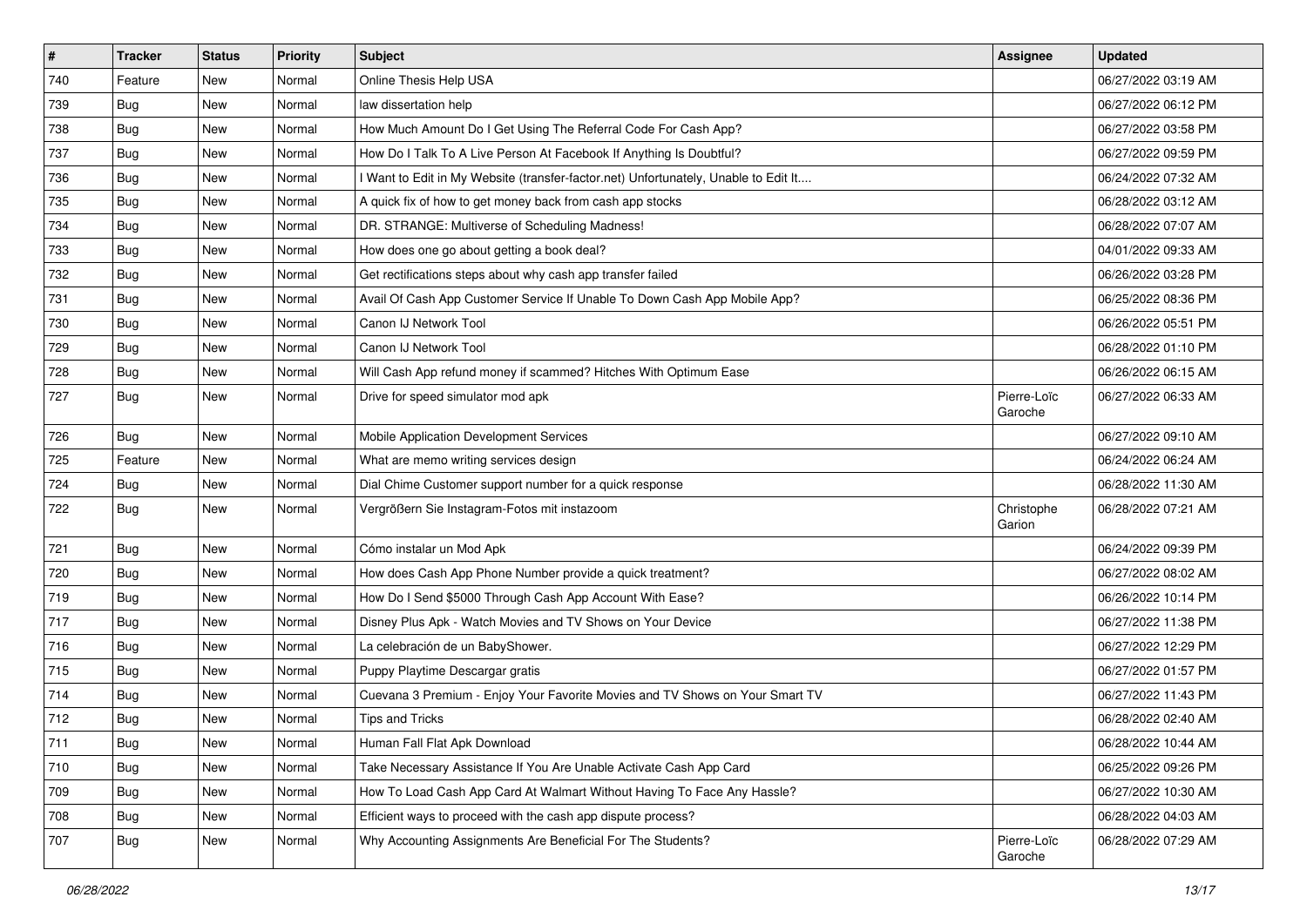| #   | <b>Tracker</b> | <b>Status</b> | <b>Priority</b> | <b>Subject</b>                                                        | Assignee               | <b>Updated</b>      |
|-----|----------------|---------------|-----------------|-----------------------------------------------------------------------|------------------------|---------------------|
| 706 | <b>Bug</b>     | New           | Normal          | How Can You Cancel A Cash App Payment Without Any Prior Information?  |                        | 06/26/2022 09:13 AM |
| 705 | Bug            | New           | Normal          | wuxiaworld                                                            |                        | 06/28/2022 06:56 AM |
| 704 | Bug            | New           | Normal          | Reach support team of Chime Customer Service for instant help         |                        | 06/28/2022 04:57 AM |
| 703 | <b>Bug</b>     | New           | Normal          | For real-time help, dial Facebook customer service number             |                        | 06/27/2022 12:08 PM |
| 702 | Bug            | New           | Normal          | Avail Chime Customer Service to know How To Get Chime Bank Statement  |                        | 06/28/2022 04:58 AM |
| 701 | <b>Bug</b>     | New           | Normal          | Why Law Essay Helper UK is Necessary?                                 |                        | 06/28/2022 08:12 AM |
| 700 | <b>Bug</b>     | New           | Normal          | Cómo descargar Poppy Playtime                                         |                        | 04/01/2022 09:30 AM |
| 699 | <b>Bug</b>     | New           | Normal          | Would you be able to utilize Cash App Twitch?                         |                        | 06/28/2022 03:12 AM |
| 698 | Feature        | New           | Normal          | Connect with cash app representative to ask about cash app flip scam  |                        | 06/26/2022 11:24 AM |
| 697 | Bug            | <b>New</b>    | Normal          | How to Descargar Pura TV For Android                                  |                        | 06/27/2022 03:57 PM |
| 696 | Bug            | New           | Normal          | How to Install the TuMangaOnline App                                  |                        | 06/27/2022 02:49 AM |
| 695 | <b>Bug</b>     | New           | Normal          | Refer Listas IPTV Apk                                                 |                        | 06/27/2022 05:13 PM |
| 694 | Bug            | New           | Normal          | How to Get Guidance On How To Cash App Withdrawal Limit?              | Christophe<br>Garion   | 06/28/2022 11:03 AM |
| 693 | Feature        | New           | Normal          | How To Get My Money Back From The Cash App To Your Wallet?            |                        | 06/28/2022 08:41 AM |
| 692 | Bug            | New           | Normal          | Esports 888b                                                          |                        | 06/12/2022 10:04 AM |
| 691 | Bug            | New           | Normal          | tea garden dublin                                                     |                        | 04/01/2022 09:31 AM |
| 690 | Bug            | New           | Normal          | campervan hire                                                        |                        | 06/28/2022 11:55 AM |
| 689 | <b>Bug</b>     | New           | Normal          | How to use twitch.tv/activate?                                        |                        | 06/28/2022 09:14 AM |
| 688 | Bug            | New           | Normal          | How to use twitch.tv/activate?                                        |                        | 06/24/2022 04:16 AM |
| 687 | Bug            | New           | Normal          | How to use twitch.tv/activate?                                        |                        | 06/28/2022 05:51 AM |
| 686 | <b>Bug</b>     | New           | Normal          | Welcome To The Most Demandable Mahipalpur Escorts Agency              |                        | 06/27/2022 03:45 PM |
| 684 | <b>Bug</b>     | <b>New</b>    | Normal          | Difference between paper map and online map                           |                        | 06/27/2022 09:55 PM |
| 683 | Feature        | New           | Normal          | Game creation                                                         |                        | 06/27/2022 08:39 AM |
| 682 | <b>Bug</b>     | New           | Normal          | Does Facebook customer service live chat allow to speak with someone? |                        | 06/27/2022 05:19 PM |
| 680 | Feature        | New           | Normal          | Word Jewels 2                                                         |                        | 06/28/2022 05:31 AM |
| 679 | Bug            | New           | Normal          | Word Finder helps you to play word games better                       |                        | 04/01/2022 09:34 AM |
| 678 | <b>Bug</b>     | New           | Normal          | How to be a winner in buidnow gg                                      |                        | 06/28/2022 10:22 AM |
| 677 | <b>Bug</b>     | New           | Normal          | Logo Design Services Near Me                                          |                        | 06/27/2022 07:18 PM |
| 676 | Bug            | New           | Normal          | Does Facebook customer service live chat allow to speak with someone? |                        | 04/01/2022 09:39 AM |
| 675 | Bug            | New           | Normal          | What Are Smart Tactics To Fix Cash App Transfer Failed Hurdles?       |                        | 06/27/2022 09:51 AM |
| 674 | Bug            | New           | Normal          | The best game in 2021                                                 | Pierre-Loïc<br>Garoche | 06/28/2022 08:19 AM |
| 673 | <b>Bug</b>     | New           | Normal          | Learn the basics of pixel art - Clear grid                            |                        | 06/27/2022 05:06 PM |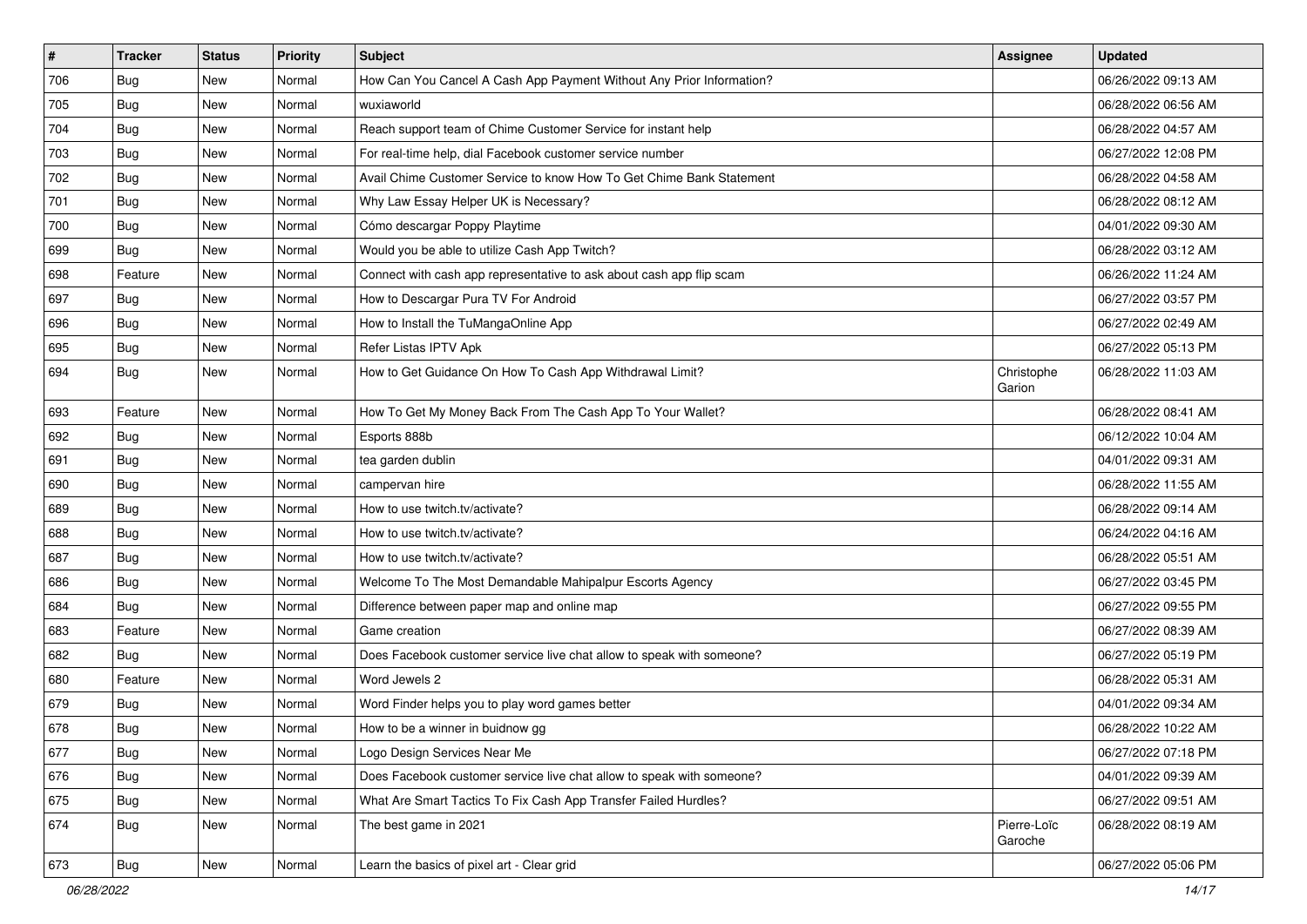| $\vert$ # | <b>Tracker</b> | <b>Status</b> | <b>Priority</b> | <b>Subject</b>                                             | Assignee               | <b>Updated</b>      |
|-----------|----------------|---------------|-----------------|------------------------------------------------------------|------------------------|---------------------|
| 672       | <b>Bug</b>     | New           | Normal          | The easiest way to delete ringtones on iPhone              |                        | 06/27/2022 03:38 AM |
| 671       | <b>Bug</b>     | New           | Normal          | Hot games                                                  | Pierre-Loïc<br>Garoche | 06/27/2022 07:40 AM |
| 670       | <b>Bug</b>     | <b>New</b>    | Normal          | JTWhatsApp Apk - The New and Improved WhatsApp             |                        | 06/28/2022 12:32 PM |
| 669       | Feature        | <b>New</b>    | Normal          | Nursing Assignment Help                                    |                        | 06/27/2022 06:12 AM |
| 668       | <b>Bug</b>     | New           | Normal          | Get to know Cash App Refund Process here                   |                        | 06/27/2022 02:38 PM |
| 667       | <b>Bug</b>     | <b>New</b>    | Normal          | What Is a Ringtone?                                        |                        | 06/28/2022 06:00 AM |
| 666       | Bug            | <b>New</b>    | Normal          | 470+ pages à colorier de Noël                              |                        | 06/28/2022 10:02 AM |
| 665       | Feature        | <b>New</b>    | Normal          | Look for a dedicated help with finance assignment          |                        | 06/27/2022 11:10 PM |
| 664       | <b>Bug</b>     | New           | Normal          | Tea TV Apk Download - The Best Way to Watch Movies Offline |                        | 06/26/2022 12:59 PM |
| 663       | Bug            | <b>New</b>    | Normal          | Know how the Cash app twitches words in a detailed way.    | Pierre-Loïc<br>Garoche | 05/22/2022 05:44 PM |
| 662       | Bug            | <b>New</b>    | Normal          | Oreo TV Download - The Easiest Way to Watch Live TV        |                        | 06/27/2022 03:14 PM |
| 661       | <b>Bug</b>     | New           | Normal          | Turbo VPN MOD APK Download                                 |                        | 06/27/2022 07:18 PM |
| 660       | <b>Bug</b>     | <b>New</b>    | Normal          | Anchovies Nutrition Facts And Health Benefits              |                        | 04/01/2022 09:40 AM |
| 659       | Bug            | <b>New</b>    | Normal          | Olive Oil Properties And Health Benefits                   |                        | 06/27/2022 06:34 PM |
| 658       | <b>Bug</b>     | <b>New</b>    | Normal          | Watermelon Nutrition Facts And Health Benefits             |                        | 06/28/2022 01:57 AM |
| 657       | Bug            | <b>New</b>    | Normal          | <b>Coconut Nutrition Facts And Health Benefits</b>         |                        | 06/27/2022 08:56 AM |
| 656       | <b>Bug</b>     | New           | Normal          | Kiwi Nutrition Facts And Health Benefits                   |                        | 06/27/2022 06:45 PM |
| 655       | Bug            | New           | Normal          | <b>Eggplant Health Benefits</b>                            |                        | 06/27/2022 03:40 PM |
| 654       | Feature        | <b>New</b>    | Normal          | <b>Peach Health Benefits</b>                               |                        | 06/28/2022 10:03 AM |
| 653       | Bug            | <b>New</b>    | Normal          | Jujube (Jinjoles): Properties And Health Benefits          |                        | 06/27/2022 08:47 AM |
| 652       | <b>Bug</b>     | <b>New</b>    | Normal          | Sesame Health Benefits                                     |                        | 06/28/2022 03:01 AM |
| 651       | <b>Bug</b>     | New           | Normal          | Salmon Health Benefits                                     |                        | 06/27/2022 12:42 AM |
| 650       | <b>Bug</b>     | New           | Normal          | <b>Cherries Health Benefits</b>                            |                        | 06/26/2022 12:57 AM |
| 649       | Feature        | <b>New</b>    | Normal          | Pear Health Benefits                                       |                        | 06/28/2022 08:04 AM |
| 648       | Feature        | New           | Normal          | <b>Plum Health Benefits</b>                                |                        | 06/27/2022 12:54 AM |
| 647       | Feature        | New           | Normal          | <b>Cranberry Health Benefits</b>                           |                        | 06/26/2022 09:45 PM |
| 646       | Feature        | New           | Normal          | Collaborative Research Group                               |                        | 06/27/2022 04:01 AM |
| 645       | Bug            | New           | Normal          | thong tin chinh xac nhat hom nay                           |                        | 06/26/2022 09:46 PM |
| 644       | Bug            | <b>New</b>    | Normal          | <b>TeaTV App Review</b>                                    |                        | 06/27/2022 11:47 AM |
| 643       | Bug            | New           | Normal          | Oreo TV Apk Download                                       |                        | 06/26/2022 11:50 PM |
| 642       | Bug            | New           | Normal          | thong tin thoi tiet ngay hom nay                           |                        | 06/27/2022 10:03 AM |
| 641       | <b>Bug</b>     | New           | Normal          | Get Best Economics Dissertation Writing Service            |                        | 06/25/2022 10:04 AM |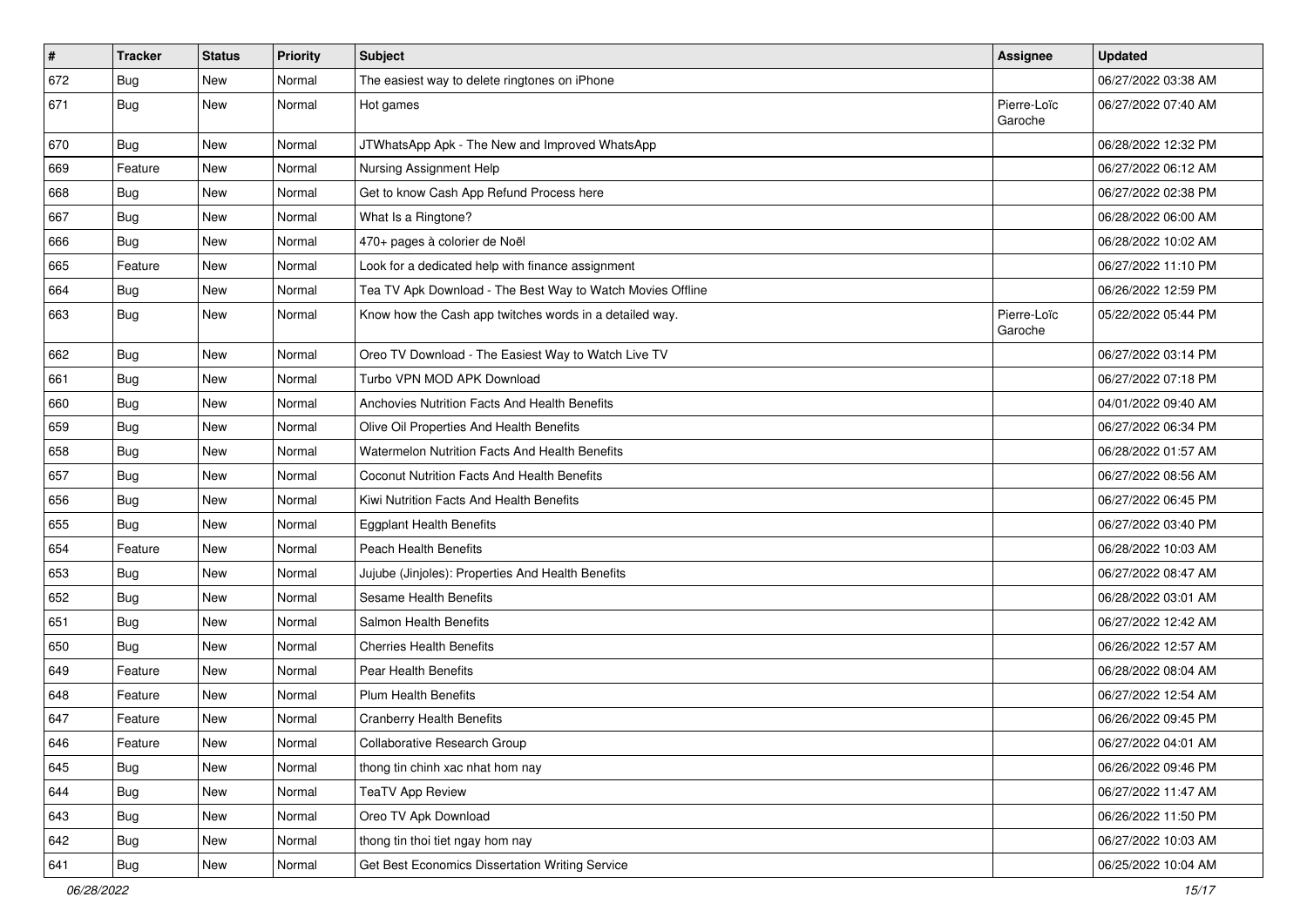| $\vert$ # | <b>Tracker</b> | <b>Status</b> | <b>Priority</b> | <b>Subject</b>                                                                   | Assignee | <b>Updated</b>      |
|-----------|----------------|---------------|-----------------|----------------------------------------------------------------------------------|----------|---------------------|
| 640       | Bug            | <b>New</b>    | Normal          | play game with me                                                                |          | 06/28/2022 06:33 AM |
| 639       | <b>Bug</b>     | New           | Normal          | thong tin chinh xac                                                              |          | 06/27/2022 09:48 AM |
| 638       | <b>Bug</b>     | <b>New</b>    | Normal          | Run 3 game                                                                       |          | 06/26/2022 06:31 AM |
| 637       | Feature        | <b>New</b>    | Normal          | Why do the Outlook rules not work in my account?                                 |          | 06/28/2022 11:12 AM |
| 636       | Bug            | New           | Normal          | What is the most popular furniture color?                                        |          | 06/25/2022 04:57 PM |
| 635       | Bug            | <b>New</b>    | Normal          | Buy Steroids Online with OurMedicnes.com   Best Quality Steroids                 |          | 06/26/2022 12:01 AM |
| 634       | <b>Bug</b>     | <b>New</b>    | Normal          | Buy Vidalista Tablets (Tadalafil) at [\$25 OFF + Free Shipping] Vidalistatablets |          | 06/27/2022 07:24 PM |
| 633       | Bug            | New           | Normal          | How i can i solve my issue                                                       |          | 04/01/2022 09:38 AM |
| 632       | <b>Bug</b>     | <b>New</b>    | Normal          | CheapestMedsShop   100% Safe Medicines Online in UK & AUS.                       |          | 06/28/2022 09:52 AM |
| 631       | Bug            | <b>New</b>    | Normal          | How Can I Load Cash App Card at Walmart straight away?                           |          | 06/26/2022 04:07 PM |
| 630       | Bug            | New           | Normal          | How Can I Load Cash App Card at Walmart straight away?                           |          | 06/26/2022 12:04 AM |
| 629       | <b>Bug</b>     | New           | Normal          | How Can I Load Cash App Card at Walmart straight away?                           |          | 06/28/2022 06:07 AM |
| 628       | Bug            | <b>New</b>    | Normal          | CV reviewing services!                                                           |          | 06/28/2022 12:17 AM |
| 627       | Bug            | <b>New</b>    | Normal          | <b>HELO</b>                                                                      |          | 06/28/2022 11:28 AM |
| 625       | Bug            | New           | Normal          | The best free online driving directions tool                                     |          | 04/01/2022 09:28 AM |
| 624       | <b>Bug</b>     | New           | Normal          | Use go with the Driving Directions for your go                                   |          | 06/21/2022 04:54 AM |
| 623       | Bug            | New           | Normal          | Listen to online radio stations for mobile phones                                |          | 06/28/2022 06:33 AM |
| 622       | <b>Bug</b>     | New           | Normal          | CheapestMedsShop   100% Safe Medicines Online in UK & AUS.                       |          | 06/28/2022 05:22 AM |
| 621       | <b>Bug</b>     | New           | Normal          | Buy All Modafinil & Armodafinil Tablets @Buy Modafinil US                        |          | 06/28/2022 06:49 AM |
| 620       | Bug            | New           | Normal          | Viagra Meds: Fastest & Quick Delivery On Your Doorstep - USA                     |          | 06/28/2022 04:33 AM |
| 619       | Bug            | New           | Normal          | Online Trusted Medicine Store in US for Health - Genericmedsupply                |          | 06/27/2022 12:12 AM |
| 618       | Bug            | <b>New</b>    | Normal          | Buy Steroids Online with OurMedicnes.com   Best Quality Steroids                 |          | 06/27/2022 06:17 PM |
| 617       | Bug            | New           | Normal          | Buy Vidalista Tablets (Tadalafil) at [\$25 OFF + Free Shipping] Vidalistatablets |          | 06/28/2022 03:33 AM |
| 616       | Bug            | New           | Normal          | Buy Anavar Tablets   Anavar For Sale in USA, UK & Australia                      |          | 06/28/2022 02:12 AM |
| 615       | Bug            | New           | Normal          | CheapestMedsShop   100% Safe Medicines Online in USA UK & AUS.                   |          | 06/27/2022 02:19 PM |
| 614       | Bug            | New           | Normal          | Como baixar o MOD APK no celular                                                 |          | 06/27/2022 09:26 AM |
| 613       | Bug            | New           | Normal          | Buy Aspadol 100mg Tab Online in US, UK, AU   Erospharmacy                        |          | 06/27/2022 02:16 PM |
| 612       | Bug            | New           | Normal          | Luxury Slingshot Rental                                                          |          | 06/27/2022 07:36 PM |
| 611       | Feature        | New           | Normal          | Buy All Modafinil & Armodafinil Tablets @Buy Modafinil US                        |          | 06/28/2022 10:53 AM |
| 610       | Feature        | New           | Normal          | CheapestMedsShop 100% Safe Medicines Online in USA UK & AUS.                     |          | 06/28/2022 09:42 AM |
| 608       | Feature        | New           | Normal          | How To Do Hotmail Password Reset Without Phone Number?                           |          | 06/28/2022 07:39 AM |
| 607       | <b>Bug</b>     | <b>New</b>    | Normal          | Vex 5                                                                            |          | 06/27/2022 11:24 PM |